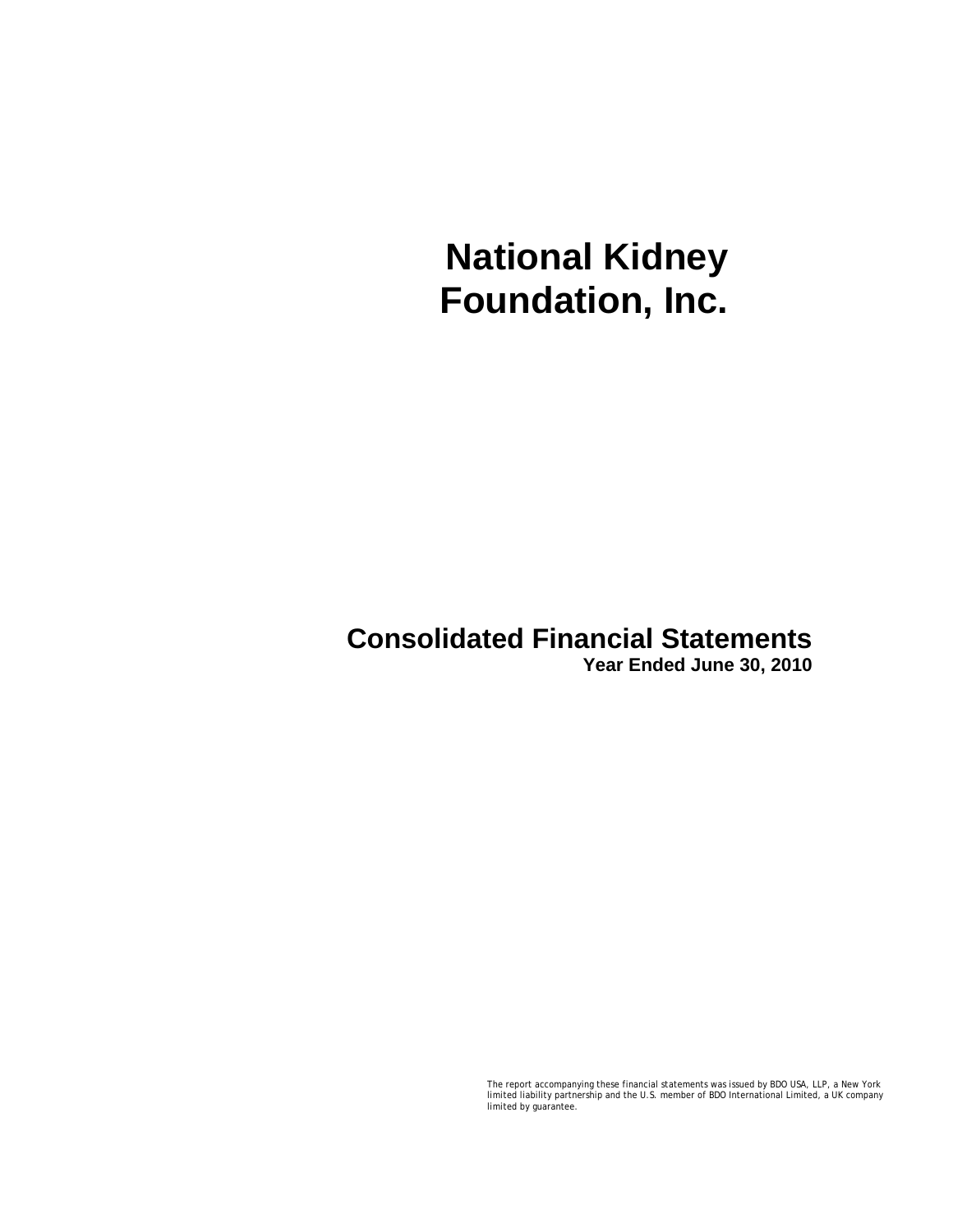**Consolidated Financial Statements Year Ended June 30, 2010**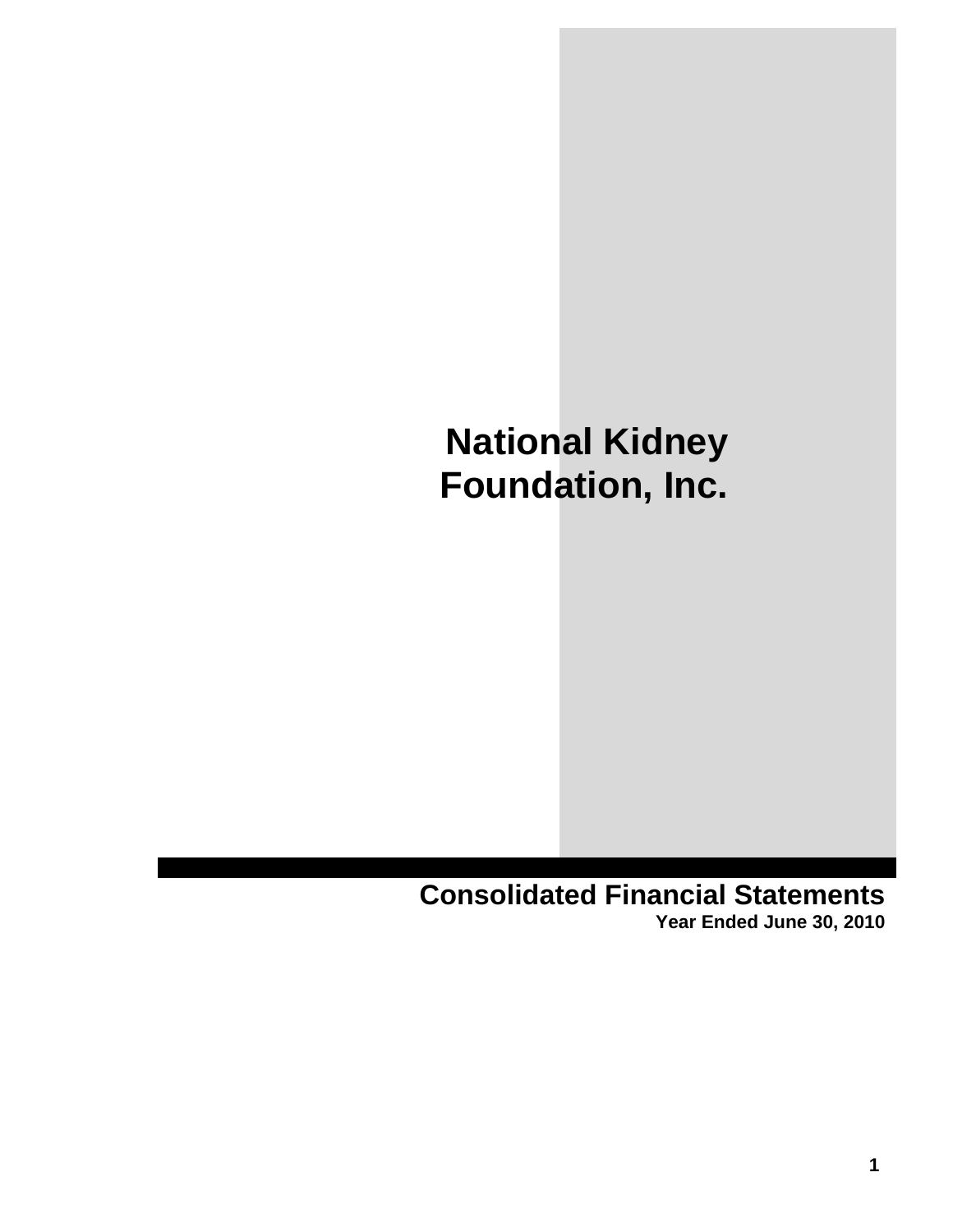### **Contents**

| Independent auditors' report               |       |  |  |  |
|--------------------------------------------|-------|--|--|--|
| <b>Consolidated financial statements:</b>  |       |  |  |  |
| <b>Balance sheet</b>                       | 4     |  |  |  |
| <b>Statement of activities</b>             | $5-6$ |  |  |  |
| Statement of cash flows                    |       |  |  |  |
| Statement of functional expenses           | 8     |  |  |  |
| Notes to consolidated financial statements | 9-33  |  |  |  |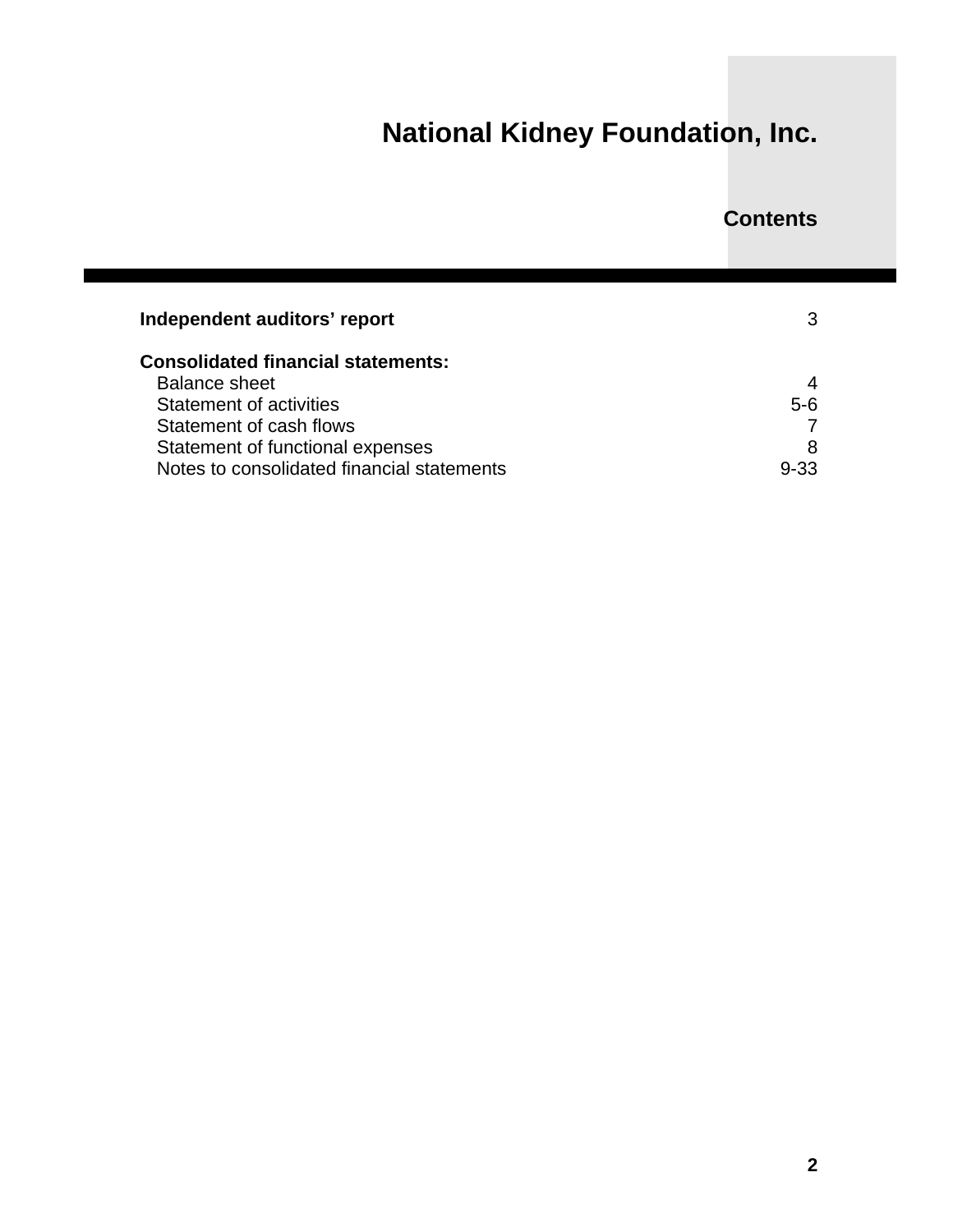

Tel: +212 885-8000 Fax: +212 697-1299 **www.bdo.com** 

### **Independent Auditors' Report**

The Board of Directors National Kidney Foundation, Inc. New York, New York

We have audited the accompanying consolidated balance sheet of the National Kidney Foundation, Inc. (the "Foundation") as of June 30, 2010, and the related consolidated statements of activities, cash flows and functional expenses for the year then ended. These financial statements are the responsibility of the Foundation's management. Our responsibility is to express an opinion on these financial statements based on our audit. The consolidated financial statements of the Foundation for the year ended June 30, 2009 were audited by other auditors whose report, dated December 14, 2009, expressed an unqualified opinion on those statements.

We conducted our audit in accordance with auditing standards generally accepted in the United States of America. Those standards require that we plan and perform the audit to obtain reasonable assurance about whether the financial statements are free of material misstatement. An audit includes consideration of internal control over financial reporting as a basis for designing audit procedures that are appropriate in the circumstances, but not for the purpose of expressing an opinion on the effectiveness of the Foundation's internal control over financial reporting. Accordingly, we express no such opinion. An audit also includes examining, on a test basis, evidence supporting the amounts and disclosures in the financial statements, assessing the accounting principles used and significant estimates made by management, as well as evaluating the overall financial statement presentation. We believe that our audit provides a reasonable basis for our opinion.

In our opinion, the 2010 consolidated financial statements referred to above present fairly, in all material respects, the financial position of the National Kidney Foundation, Inc. at June 30, 2010, and the results of its operations and its cash flows for the year then ended in conformity with accounting principles generally accepted in the United States of America.

BOO USA, LLP

October 7, 2010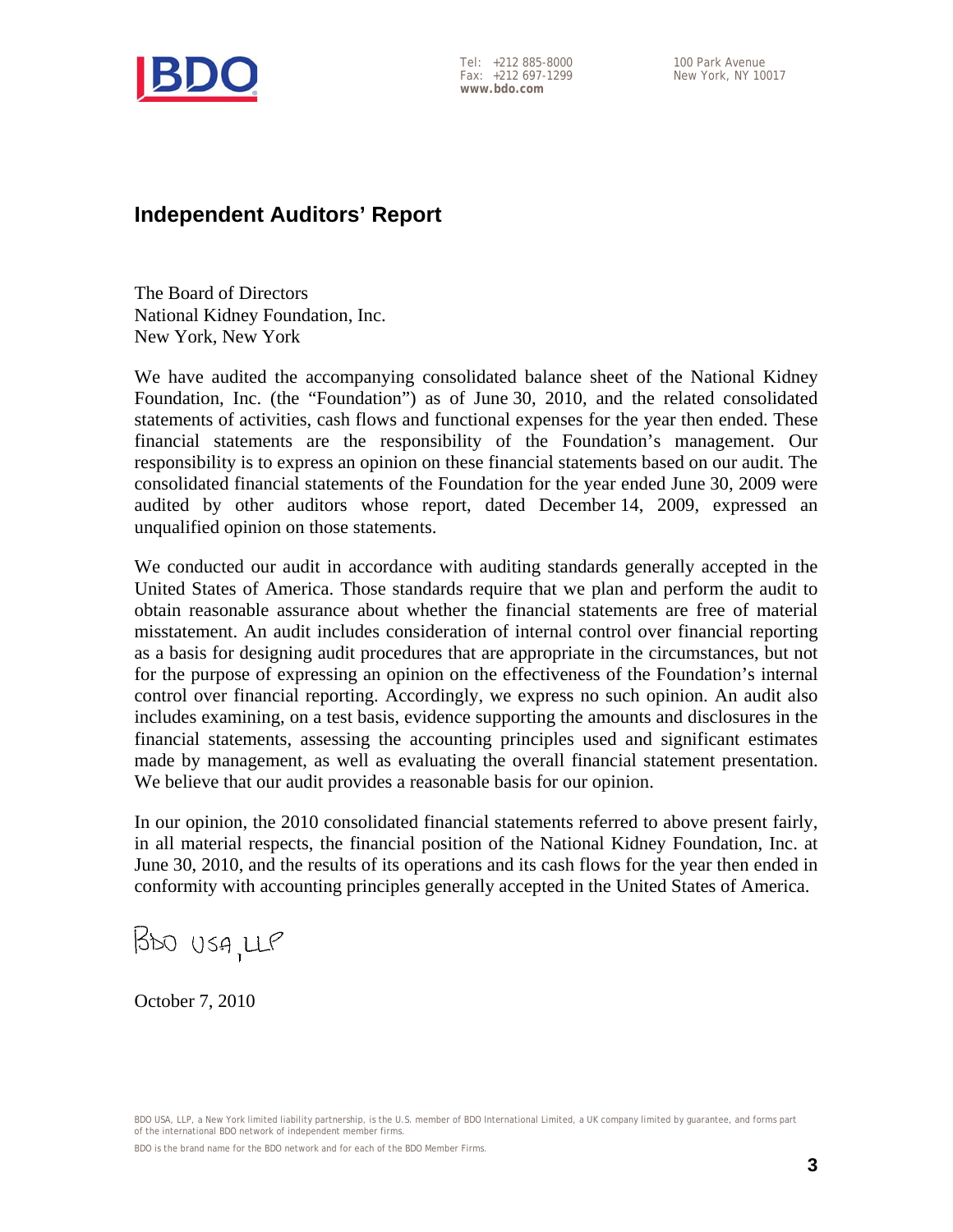| June 30,                                                                                                       | 2010            | 2009         |
|----------------------------------------------------------------------------------------------------------------|-----------------|--------------|
| <b>Assets</b>                                                                                                  |                 |              |
| Cash and cash equivalents                                                                                      | \$<br>2,214,625 | \$2,971,917  |
| Investments                                                                                                    | 9,286,536       | 9,456,247    |
| Investments held under split-interest agreements                                                               | 1,139,639       | 1,158,770    |
| Due from affiliates, principally share of affiliate<br>contributions, less allowance for uncollectible amounts |                 |              |
| of \$10,751 in 2010 and \$65,490 in 2009                                                                       | 517,702         | 883,279      |
| Other receivables                                                                                              | 3,787,060       | 4,028,401    |
| Inventories                                                                                                    | 559,806         | 494,011      |
| Prepaid expenses                                                                                               | 1,042,589       | 873,049      |
| Other assets                                                                                                   | 86,785          | 62,260       |
| Fixed assets, at cost, less accumulated depreciation and                                                       |                 |              |
| amortization                                                                                                   | 670,919         | 898,072      |
|                                                                                                                |                 |              |
| <b>Total assets</b>                                                                                            | \$19,305,661    | \$20,826,006 |
| <b>Liabilities and Net Assets</b>                                                                              |                 |              |
| <b>Liabilities:</b>                                                                                            |                 |              |
| Accounts payable and accrued expenses                                                                          | \$<br>7,982,706 | \$7,114,807  |
| Payable to beneficiaries                                                                                       | 454,958         | 441,672      |
| Deferred income                                                                                                | 7,919,212       | 3,738,871    |
| <b>Total liabilities</b>                                                                                       | 16,356,876      | 11,295,350   |
| Commitments (Notes 7, 8, 9, 10, 11 and 12)                                                                     |                 |              |
| Net assets (deficit):                                                                                          |                 |              |
| Unrestricted                                                                                                   | (10, 277, 730)  | (1,877,766)  |
| Temporarily restricted                                                                                         | 11,875,558      | 10,403,031   |
| Permanently restricted                                                                                         | 1,350,957       | 1,005,391    |
| <b>Total net assets</b>                                                                                        | 2,948,785       | 9,530,656    |

### **Consolidated Balance Sheet (with comparative totals for 2009)**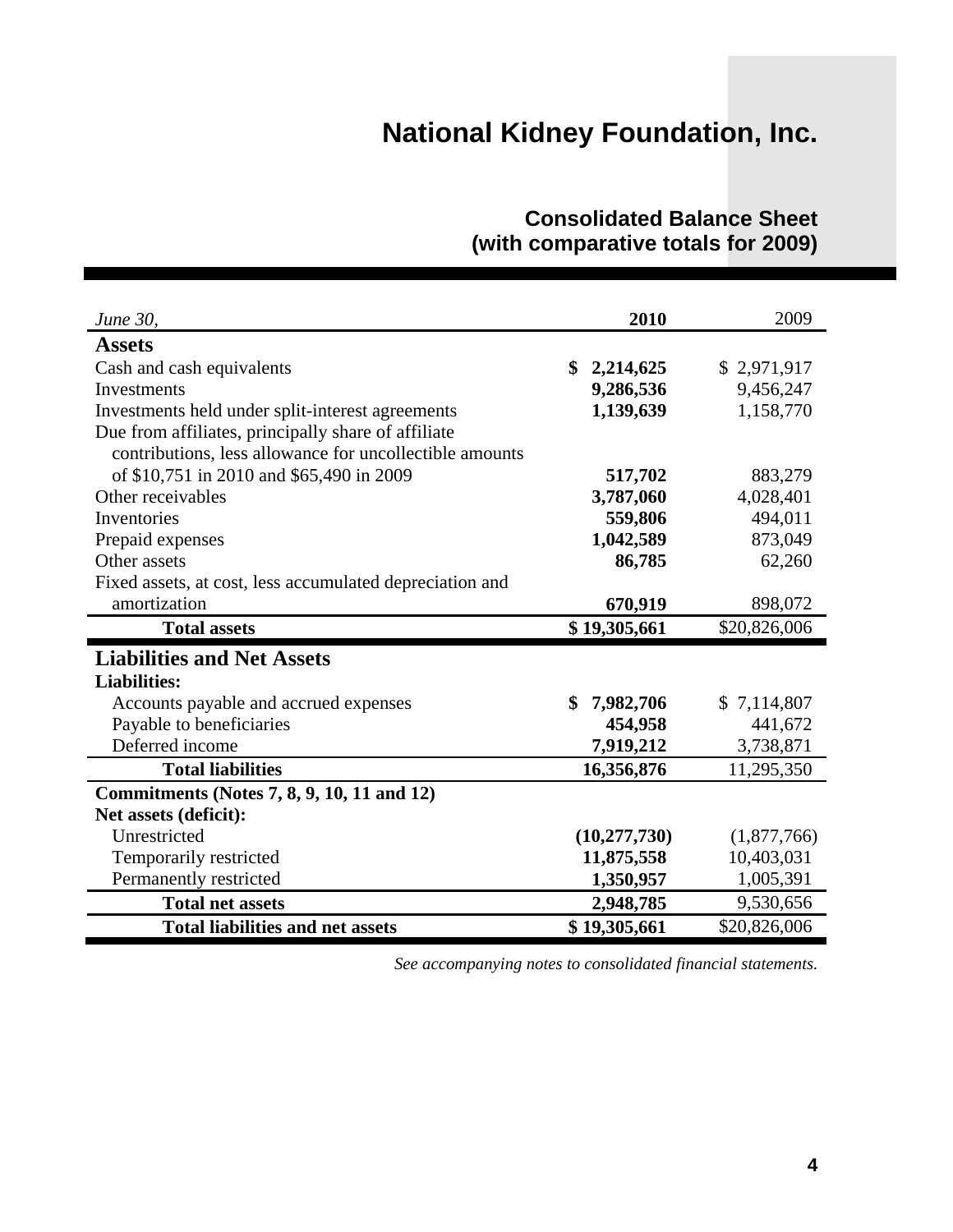### **Consolidated Statement of Activities (with comparative totals for 2009)**

|                                                                        |              | Temporarily |            | Total<br>Permanently |             |
|------------------------------------------------------------------------|--------------|-------------|------------|----------------------|-------------|
| Year ended June 30,                                                    | Unrestricted | restricted  | restricted | 2010                 | 2009        |
| <b>Support and revenue:</b>                                            |              |             |            |                      |             |
| Support from the public:                                               |              |             |            |                      |             |
| Received directly - contributions                                      | \$4,572,672  | \$4,510,033 | \$         | \$9,082,705          | \$7,821,220 |
| Received indirectly – share of affiliate contributions                 | 1,891,815    |             |            | 1,891,815            | 4,157,279   |
| Received indirectly – contributions                                    | 975,206      | 33,982      |            | 1,009,188            | 797,955     |
|                                                                        | 7,439,693    | 4,544,015   |            | 11,983,708           | 12,776,454  |
| Revenue from sales of donated vehicles                                 | 5,407,035    |             |            | 5,407,035            | 2,770,429   |
| Less cost of sales                                                     | (1,310,695)  |             |            | (1,310,695)          | (654, 444)  |
| Net revenue from sales of donated vehicles                             | 4,096,340    |             |            | 4,096,340            | 2,115,985   |
| Revenue from special events                                            | 12,677,340   | 75,574      |            | 12,752,914           | 9,760,554   |
| Less direct benefit to donor costs                                     | (1,974,180)  |             |            | (1,974,180)          | (1,263,486) |
| Net revenue from special events                                        | 10,703,160   | 75,574      |            | 10,778,734           | 8,497,068   |
| Total support from the public                                          | 22,239,193   | 4,619,589   | $\sim$     | 26,858,782           | 23,389,507  |
| Program service support and fees                                       | 15,283,451   |             |            | 15,283,451           | 16,611,866  |
| Royalties                                                              | 1,975,380    |             |            | 1,975,380            | 1,792,265   |
| Dues – professional members                                            | 551,440      |             |            | 551,440              | 803,841     |
| Investment (loss) income, including net realized and unrealized        |              |             |            |                      |             |
| gains (losses) of \$750,680 in fiscal 2010 and (\$3,176,866) in fiscal |              |             |            |                      |             |
| 2009                                                                   | 55,495       | 846,101     | 8,312      | 909,908              | (2,812,828) |
| Other, net                                                             | 2,022,865    | 346,272     |            | 2,369,137            | 1,140,488   |
| Net assets released from restrictions                                  | 4,744,211    | (4,735,899) | (8,312)    |                      |             |
| <b>Total revenue</b>                                                   | 24,632,842   | (3,543,526) |            | 21,089,316           | 17,535,632  |
| <b>Total support and revenue</b>                                       | 46,872,035   | 1,076,063   |            | 47,948,098           | 40,925,139  |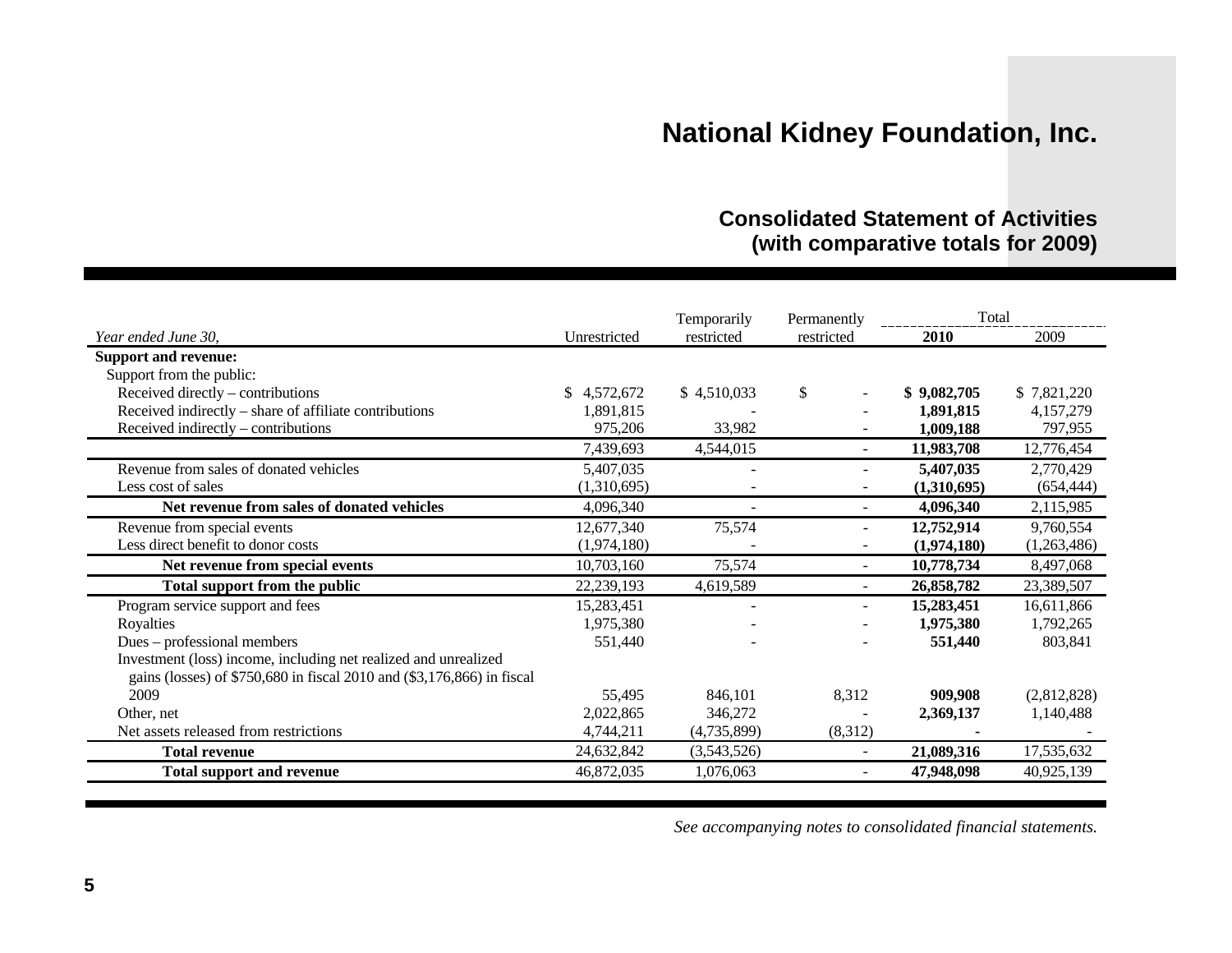### **Consolidated Statement of Activities (with comparative totals for 2009)**

|                                                 |                | Temporarily              | Permanently | Total       |             |  |
|-------------------------------------------------|----------------|--------------------------|-------------|-------------|-------------|--|
| Year ended June 30,                             | Unrestricted   | restricted               | restricted  | 2010        | 2009        |  |
| <b>Expenses:</b>                                |                |                          |             |             |             |  |
| Program services:                               |                |                          |             |             |             |  |
| Research                                        | \$4,510,261    | $\mathbb{S}$             | \$          | \$4,510,261 | \$4,525,083 |  |
| Public health education                         | 5,770,062      |                          |             | 5,770,062   | 6,822,749   |  |
| Professional education                          | 14,592,124     |                          |             | 14,592,124  | 14,846,085  |  |
| Patient services                                | 6,785,324      |                          |             | 6,785,324   | 6,394,846   |  |
| Community services and assistance to affiliates | 11,810,866     |                          |             | 11,810,866  | 12,022,739  |  |
| <b>Total program services</b>                   | 43,468,637     |                          |             | 43,468,637  | 44,611,502  |  |
| Supporting services:                            |                |                          |             |             |             |  |
| Fundraising                                     | 5,231,660      |                          |             | 5,231,660   | 4,205,078   |  |
| Management and general (Note 1):                |                |                          |             |             |             |  |
| Administrative                                  | 3,508,947      |                          |             | 3,508,947   | 4,724,159   |  |
| Reorganization of affiliates to divisions       | 3,618,359      |                          |             | 3,618,359   | 3,749,750   |  |
| <b>Total management and general</b>             | 7,127,306      | $\overline{\phantom{a}}$ |             | 7,127,306   | 8,473,909   |  |
| <b>Total supporting services</b>                | 12,358,966     |                          |             | 12,358,966  | 12,678,987  |  |
| <b>Total expenses</b>                           | 55,827,603     |                          |             | 55,827,603  | 57,290,489  |  |
| Net assets received associated with             |                |                          |             |             |             |  |
| reorganization of affiliates to divisions       | 555,604        | 396,464                  | 345,566     | 1,297,634   | 7,841,438   |  |
| <b>Change in net assets</b>                     | (8,399,964)    | 1,472,527                | 345,566     | (6,581,871) | (8,523,912) |  |
| Net assets at beginning of year                 | (1,877,766)    | 10,403,031               | 1,005,391   | 9,530,656   | 18,054,568  |  |
| Net assets at end of year                       | \$(10,277,730) | \$11,875,558             | \$1,350,957 | \$2,948,785 | \$9,530,656 |  |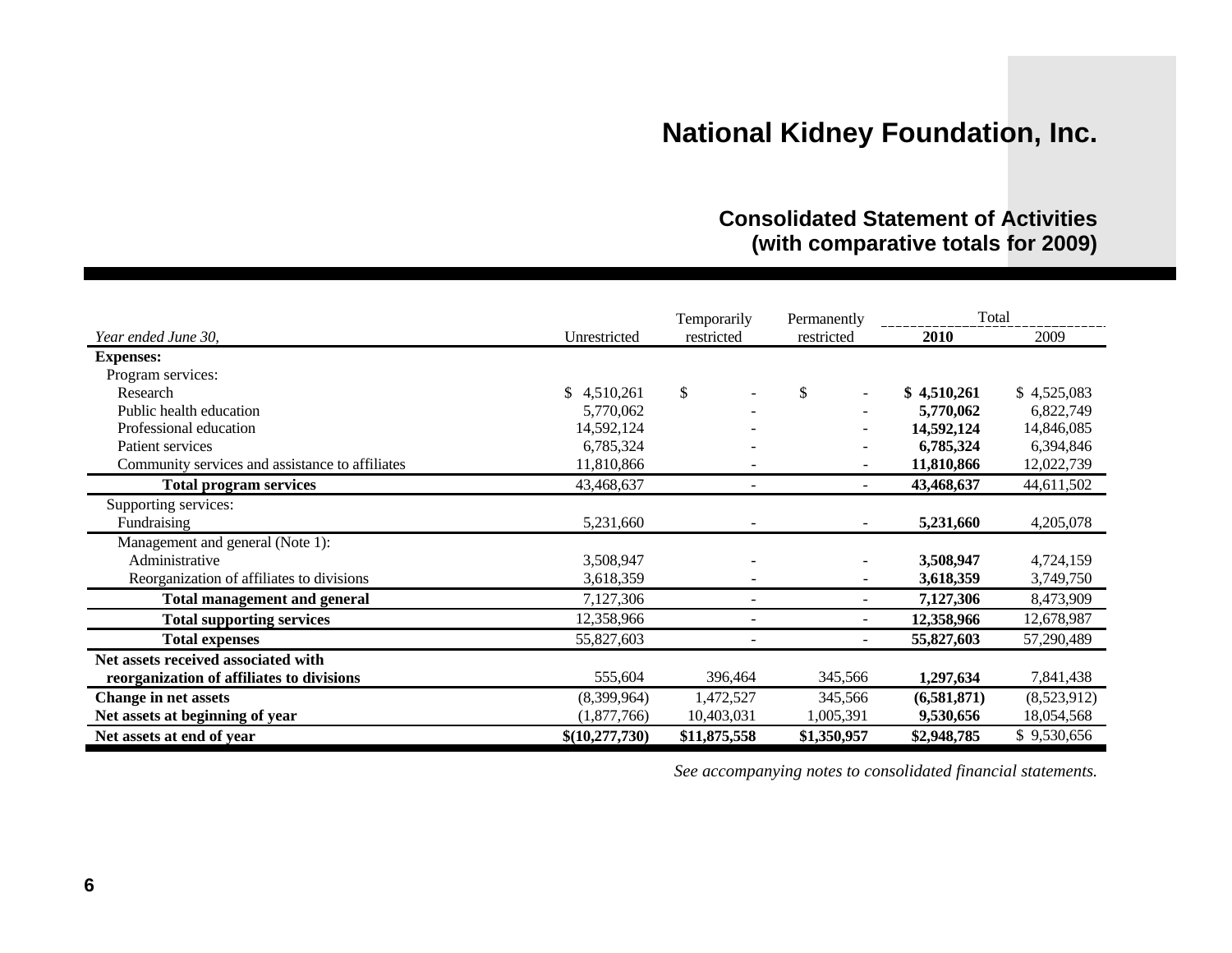| <b>Consolidated Statement of Cash Flows</b> |  |
|---------------------------------------------|--|
| (with comparative totals for 2009)          |  |

| Year ended June 30,                                  | 2010          | 2009           |
|------------------------------------------------------|---------------|----------------|
| <b>Cash flows from operating activities:</b>         |               |                |
| Change in net assets                                 | \$(6,581,871) | \$ (8,523,912) |
| Adjustments to reconcile change in net assets to net |               |                |
| cash used in operating activities:                   |               |                |
| Depreciation and amortization                        | 367,185       | 196,580        |
| Deferred rent                                        | 108,677       | 52,359         |
| Allowance for uncollectible accounts                 | (54, 739)     | (41,765)       |
| Net assets received associated with reorganization   |               |                |
| of affiliates to divisions, excluding cash           | 406,791       | 721,419        |
| Net realized and unrealized (gains) losses on        |               |                |
| investments                                          | (750, 680)    | 3,176,866      |
| Decrease (increase) in assets:                       |               |                |
| Due from affiliates                                  | 420,316       | 1,552,324      |
| Other receivables                                    | (151, 648)    | (807, 317)     |
| Inventories                                          | (65, 795)     | 31,993         |
| Prepaid expenses                                     | (173, 227)    | 496,307        |
| Other assets                                         | (37,231)      | (23, 229)      |
| Increase (decrease) in liabilities:                  |               |                |
| Accounts payable and accrued expenses                | 778,965       | 1,694,908      |
| Payable to beneficiaries                             | 13,286        | 27,971         |
| Funds held in trust                                  |               | (475, 841)     |
| Deferred income                                      | 4,180,341     | (714, 686)     |
| Net cash used in operating activities                | (1,539,630)   | (2,636,023)    |
| <b>Cash flows from investing activities:</b>         |               |                |
| Purchases of fixed assets                            | (157, 184)    | (436,524)      |
| Proceeds from sale of investments                    | 7,493,428     | 10,403,420     |
| Purchases of investments                             | (6,553,906)   | (10, 424, 594) |
| Net cash provided by (used in) investing             |               |                |
| activities                                           | 782,338       | (457, 698)     |
| Net decrease in cash and cash equivalents            | (757, 292)    | (3,093,721)    |
| Cash and cash equivalents, beginning of year         | 2,971,917     | 6,065,638      |
| Cash and cash equivalents, end of year               | \$2,214,625   | \$2,971,917    |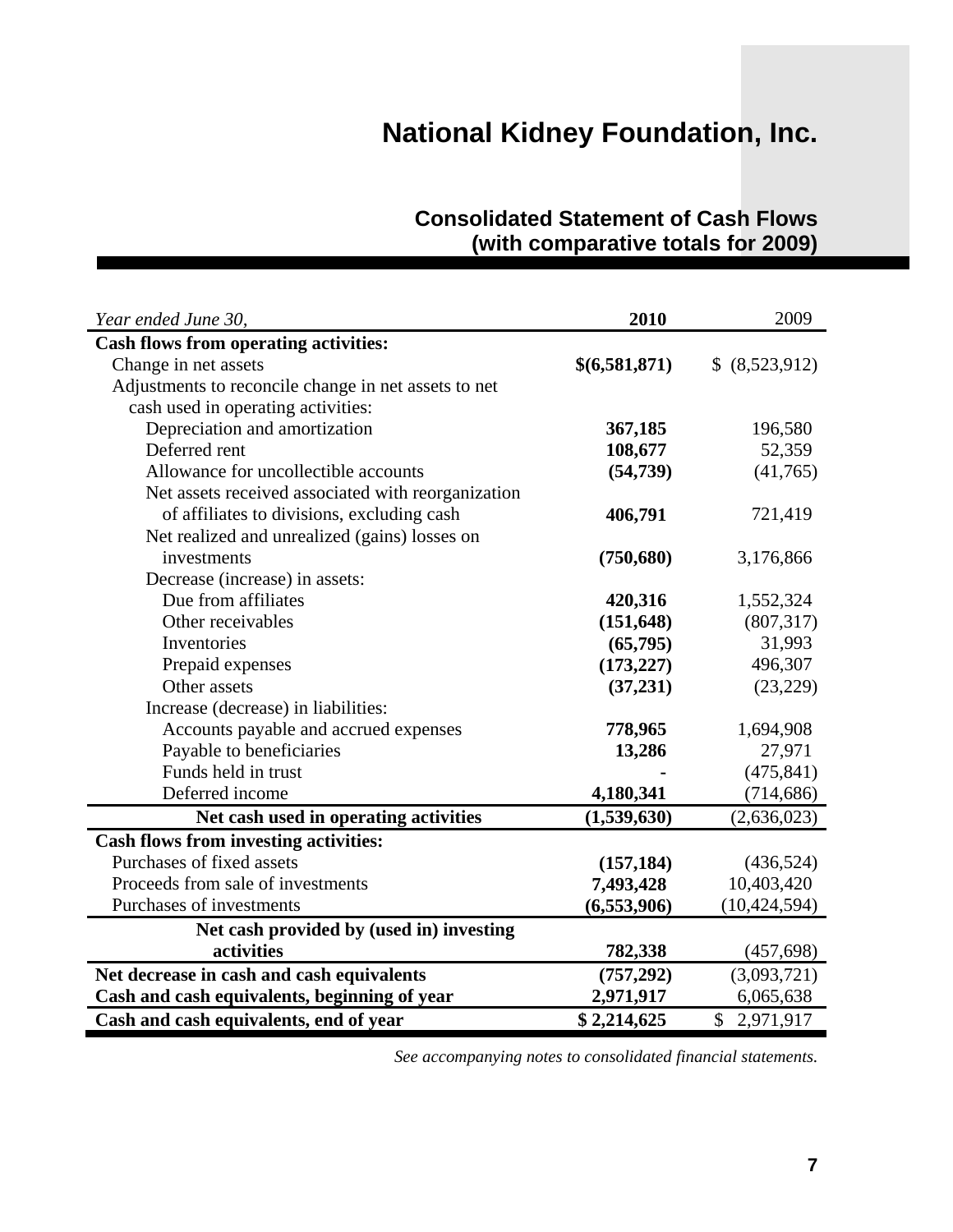### **Consolidated Statement of Functional Expenses (with comparative totals for 2009)**

*Year ended June 30,* 

| <i>rear enaea sune so,</i>                 |             |                      | Program services |                         |               |              |             | <b>Supporting Services</b> |                    | ------------------- |                     |              |
|--------------------------------------------|-------------|----------------------|------------------|-------------------------|---------------|--------------|-------------|----------------------------|--------------------|---------------------|---------------------|--------------|
|                                            |             |                      |                  |                         | Community     |              |             |                            | Direct benefit     |                     |                     |              |
|                                            |             |                      |                  |                         | Services/     |              |             |                            | costs and donated  |                     |                     |              |
|                                            |             | <b>Public Health</b> | Professional     |                         | Assistance to |              |             | Management and             | vehicles costs and |                     | Total<br>__________ | ----------   |
|                                            | Research    | Education            | Education        | <b>Patient Services</b> | Affiliates    | Total        | Fundraising | general                    | expenses           | Total               | 2010                | 2009         |
| Salaries                                   | \$770,946   | \$2,616,389          | \$2,274,896      | \$2,305,940             | \$4,408,115   | \$12,376,286 | \$746,102   | \$4,137,585                | \$.                | \$4,883,687         | \$17,259,973        | \$15,640,959 |
| Employee benefits                          | 99,885      | 339,084              | 295,323          | 298,782                 | 571,124       | 1,604,198    | 98,103      | 536,073                    |                    | 634,176             | 2,238,374           | 2,987,373    |
| Payroll taxes                              | 77,922      | 264,445              | 229,929          | 233,567                 | 444,344       | 1,250,207    | 75,307      | 418,196                    |                    | 493,503             | 1,743,710           | 1,002,883    |
| Awards and grants                          | 3,157,071   | 16,280               | 15,943           | 24,428                  | 11,672        | 3,225,394    | 34,160      | 536                        |                    | 34,696              | 3,260,090           | 3,677,416    |
| Professional fees and contract services    | 86,173      | 302,088              | 872,009          | 271,250                 | 647,168       | 2,178,688    | 950,790     | 428,681                    | 843,283            | 2,222,754           | 4,401,442           | 3,712,606    |
| Office supplies and expenses               | 38,072      | 180,998              | 245,746          | 134,413                 | 291,841       | 891,070      | 306,335     | 203,464                    | 179,552            | 689,351             | 1,580,421           | 2,216,740    |
| Telephone                                  | 18,372      | 69,860               | 57,036           | 58,560                  | 108,333       | 312,161      | 30,988      | 98,601                     |                    | 129,589             | 441,750             | 358,109      |
| Postage and shipping                       | 16,944      | 137,550              | 278,902          | 56,765                  | 116,537       | 606,698      | 229,030     | 89,549                     |                    | 318,579             | 925,277             | 750,799      |
| Building occupancy                         | 114,273     | 390,127              | 337,294          | 341,796                 | 656,233       | 1,839,723    | 115,722     | 613,289                    |                    | 729,011             | 2,568,734           | 2,070,401    |
| Insurance                                  | 9,421       | 31,970               | 27,798           | 31,980                  | 55,067        | 156,236      | 60,578      | 50,559                     |                    | 111,137             | 267,373             | 257,983      |
| Printing and publications                  | 8,332       | 171,190              | 753,508          | 114,281                 | 84,280        | 1,131,591    | 371,140     | 44,713                     |                    | 415,853             | 1,547,444           | 1,481,717    |
| Meetings and travel-volunteers             | 19,470      | 56,988               | 69,758           | 36,486                  | 72,920        | 255,622      | 30,930      | 47,775                     |                    | 78,705              | 334,327             | 70,908       |
| Meeting and travel – staff                 | 36,629      | 134,301              | 239,327          | 130,767                 | 294,387       | 835,411      | 192,925     | 186,910                    | 912,489            | 1,292,324           | 2,127,735           | 2,711,015    |
| Meetings and travel – medical              | 120         | 408                  | 25,102           | 545                     | 4,892         | 31,067       | 116         | 646                        |                    | 762                 | 31,829              | 14,587       |
| Transplant games                           |             | 467,595              |                  |                         |               | 467,595      |             |                            |                    |                     | 467,595             | 1,928,369    |
| Special projects programs                  | 5,521       |                      | 8,179,348        | 761,028                 | 2,512,549     | 11,458,446   |             |                            |                    | $\overline{a}$      | 11,458,446          | 12,315,533   |
| Special projects marketing                 |             |                      |                  |                         | 1,106,014     | 1,106,014    |             |                            |                    |                     | 1,106,014           | 1,509,078    |
| Cost of donated vehicles                   |             |                      |                  |                         |               |              |             |                            | 1,310,695          | 1,310,695           | 1,310,695           | 654,444      |
| Subscriptions and publications             | 684         | 4,304                | 1,850            | 2,060                   | 4,391         | 13,289       | 2,004       | 3,265                      |                    | 5,269               | 18,558              | 50,302       |
| Direct assistance to patients              | 1,445       | 5,006                | 4,265            | 1,563,791               | 8,779         | 1,583,286    | 23,650      | 7,758                      |                    | 31,408              | 1,614,694           | 1,030,909    |
| Membership dues and support                | 1,484       | 5,369                | 5,435            | 5,190                   | 9,455         | 26,933       | 4,360       | 7,966                      |                    | 12,326              | 39,259              | 96,968       |
| Miscellaneous expenses                     | 30,897      | 519,773              | 629,671          | 364,043                 | 308,102       | 1,852,486    | 1,943,377   | 166,834                    | 38,856             | 2,149,067           | 4,001,553           | 4,472,740    |
|                                            | 4,493,661   | 5,713,725            | 14,543,140       | 6,735,672               | 11,716,203    | 43,202,401   | 5,215,617   | 7,042,400                  | 3,284,875          | 15,542,892          | 58,745,293          | 59,011,839   |
| Depreciation and amortization              | 16,600      | 56,337               | 48,984           | 49,652                  | 94,663        | 266,236      | 16,043      | 84,906                     |                    | 100,949             | 367,185             | 196,580      |
|                                            | 4,510,261   | 5,770,062            | 14,592,124       | 6,785,324               | 11,810,866    | 43,468,637   | 5,231,660   | 7,127,306                  | 3,284,875          | 15,643,841          | 59,112,478          | 59,208,419   |
| Less: Direct benefit costs                 |             | $\overline{a}$       |                  |                         |               |              |             | $\overline{\phantom{a}}$   | (1,974,180)        | (1,974,180)         | (1,974,180)         | (1,263,486)  |
| Donated vehicles cost of sales and selling |             |                      |                  |                         |               |              |             |                            |                    |                     |                     |              |
| expenses                                   |             |                      |                  |                         |               |              |             |                            | (1,310,695)        | (1,310,695)         | (1,310,695)         | (654, 444)   |
| Total expenses reported by function        |             |                      |                  |                         |               |              |             |                            |                    |                     |                     |              |
| in the consolidated statement of           |             |                      |                  |                         |               |              |             |                            |                    |                     |                     |              |
| activities                                 | \$4,510,261 | \$5,770,062          | \$14,592,124     | \$6,785,324             | \$11,810,866  | \$43,468,637 | \$5,231,660 | \$7,127,306                | -\$                | \$12,358,966        | \$55,827,603        | \$57,290,489 |
| Current year percentages                   | 8.08%       | 10.33%               | 26.14%           | 12.15%                  | 21.16%        | 77.86%       | 9.37%       | 12.77%                     | $-9/0$             | 22.14%              | 100.00%             | -%           |
| Last year's percentages                    | 7.90%       | 11.91%               | 25.91%           | 11.16%                  | 20.99%        | 77.87%       | 7.34%       | 14.79%                     | $-9/6$             | 22.13%              | $-$ %               | 100.00%      |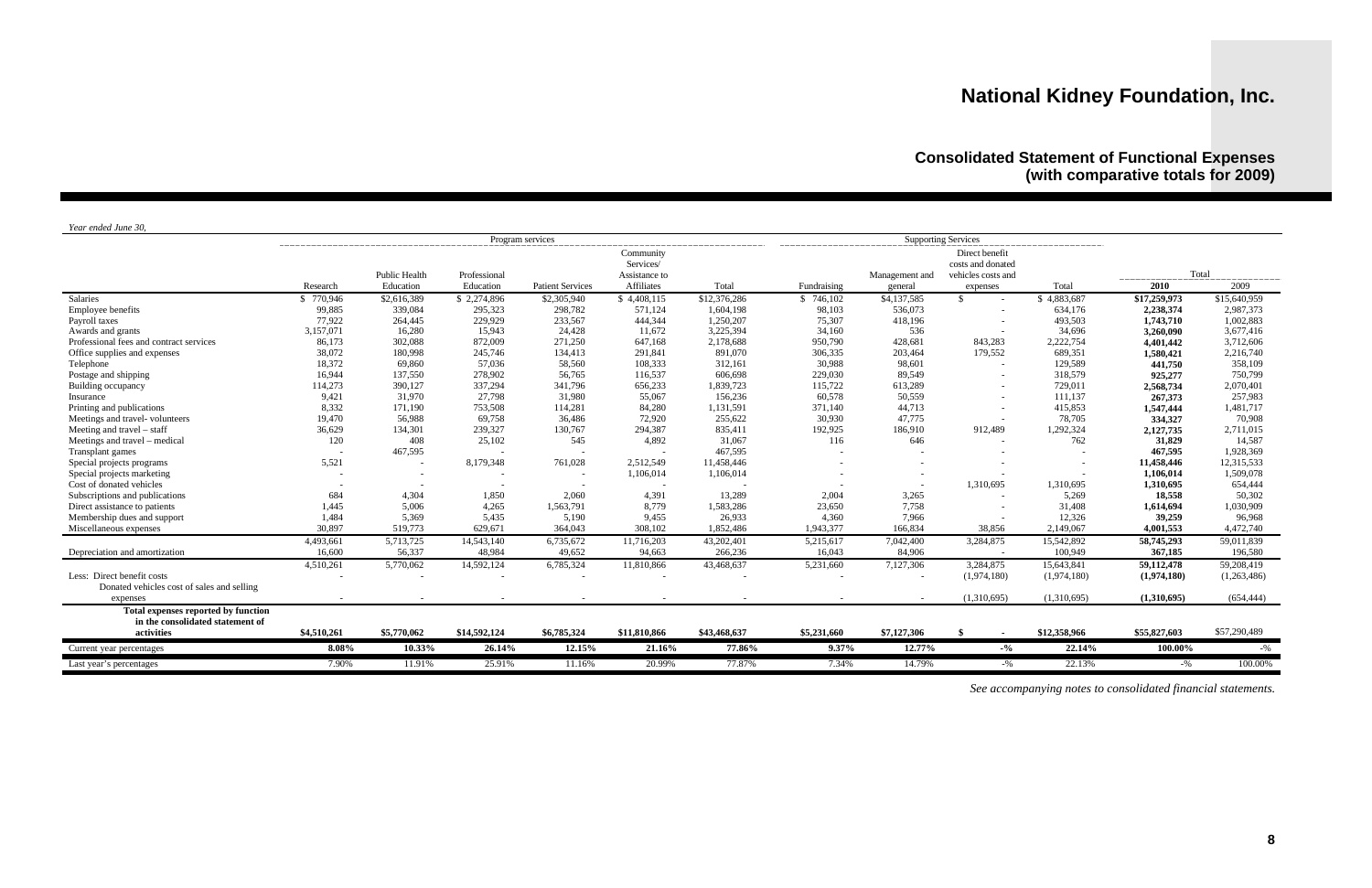### **Notes to Consolidated Financial Statements**

#### **1. Nature of Organization**

The National Kidney Foundation, Inc. (the "Foundation"), headquartered in New York City, has a chartered network of 13 affiliated organizations ("Affiliates") and 26 regional offices at June 30, 2010 across the country to implement its mission to prevent kidney and urinary tract diseases, improve the health and well-being of individuals and families affected by these diseases and increase the availability of all organs for transplantation. Founded in 1950 to address the critical impact of the diseases referred to above, the Foundation conducts nationwide educational campaigns about the role of the kidney in maintaining overall health, the importance of early detection and organ donation and transplantation. The Foundation maintains a Washington, DC office to represent the needs of its constituents by advocating for research and coverage of medications needed by those with kidney failure, and also supports an extensive scientifically meritorious research program. The Foundation's office in Kansas City provides services and assistance to all Foundation Affiliates regarding organizational and fundraising matters.

Under the provisions of a charter with the Foundation, each Affiliate must meet certain requirements regarding organizational structure, program services and fundraising.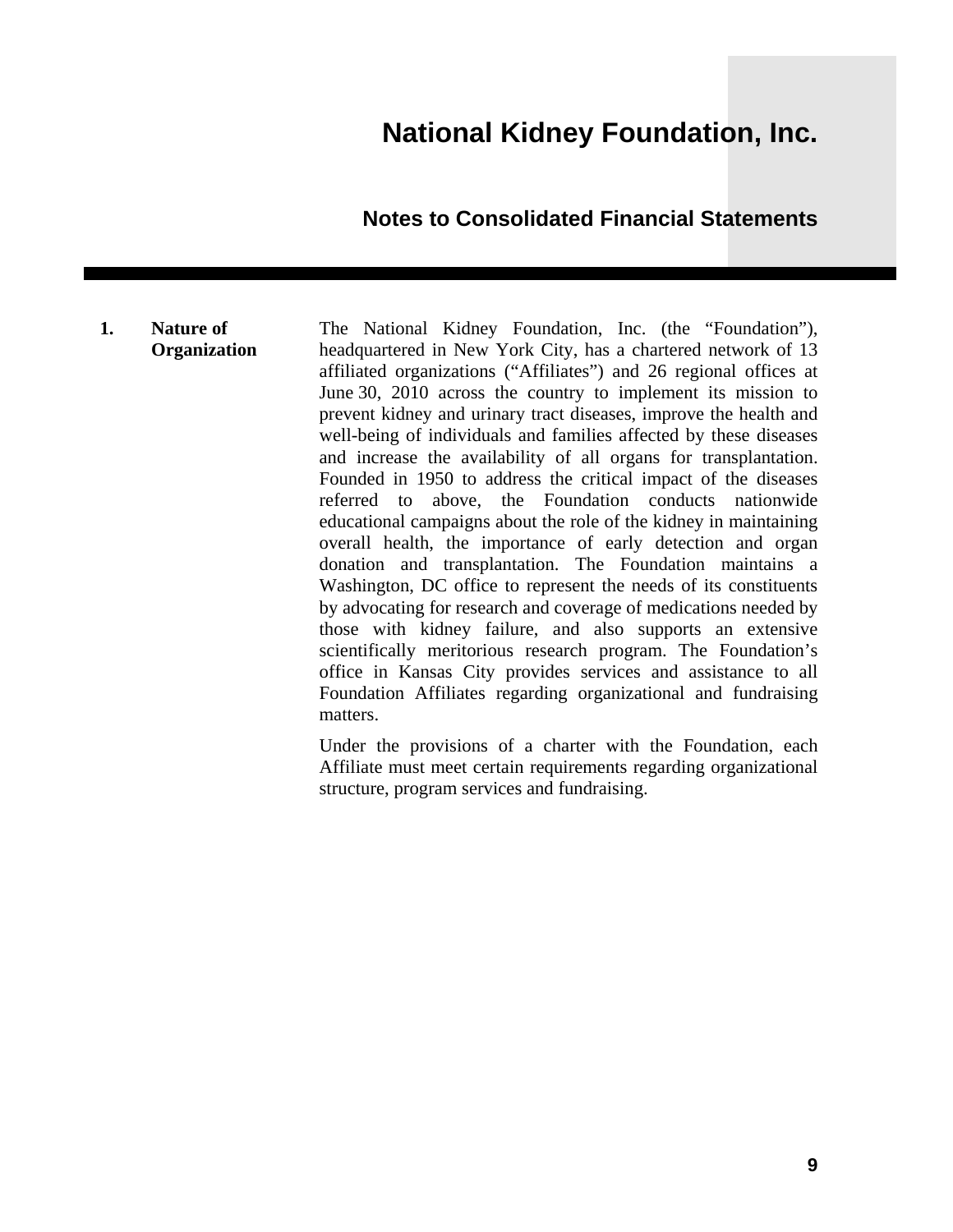### **Notes to Consolidated Financial Statements**

During fiscal 2010, the Foundation assumed the assets and liabilities of five Affiliates and now conducts operations of the former Affiliates in its own name as divisions. The difference between the assets and liabilities assumed by the Foundation was recorded as a contribution upon transfer from the Affiliates to the Foundation. The results of these Affiliates' operations for the period following assumption of the assets and liabilities through year-end are included in the accompanying consolidated financial statements. Total assets and liabilities and the net assets received associated with the reorganization of Affiliates to divisions are approximately as follows:

| Assets                                    | \$1,318,000 |
|-------------------------------------------|-------------|
| Liabilities                               | 20,000      |
| Net assets received associated with the   |             |
| reorganization of Affiliates to divisions | \$1,298,000 |

Revenues and expenses generated for the five Affiliates after becoming divisions were approximately \$919,000 and \$1,134,000, respectively, and are included in the accompanying consolidated statement of activities.

Amounts received from the former Affiliates that carried donor restrictions retained those restrictions in the accompanying consolidated financial statements.

**2. Summary of Significant Accounting Policies** 

*(a) Basis of Accounting and Principles of Consolidation* 

The consolidated financial statements have been prepared on the accrual basis and include an entity in which the Foundation is the sole corporate member as well as an indirectly controlled international not-for-profit affiliate in Belgium, known as Kidney Disease Improving Global Outcomes ("KDIGO"). All significant intercompany activity has been eliminated in consolidation.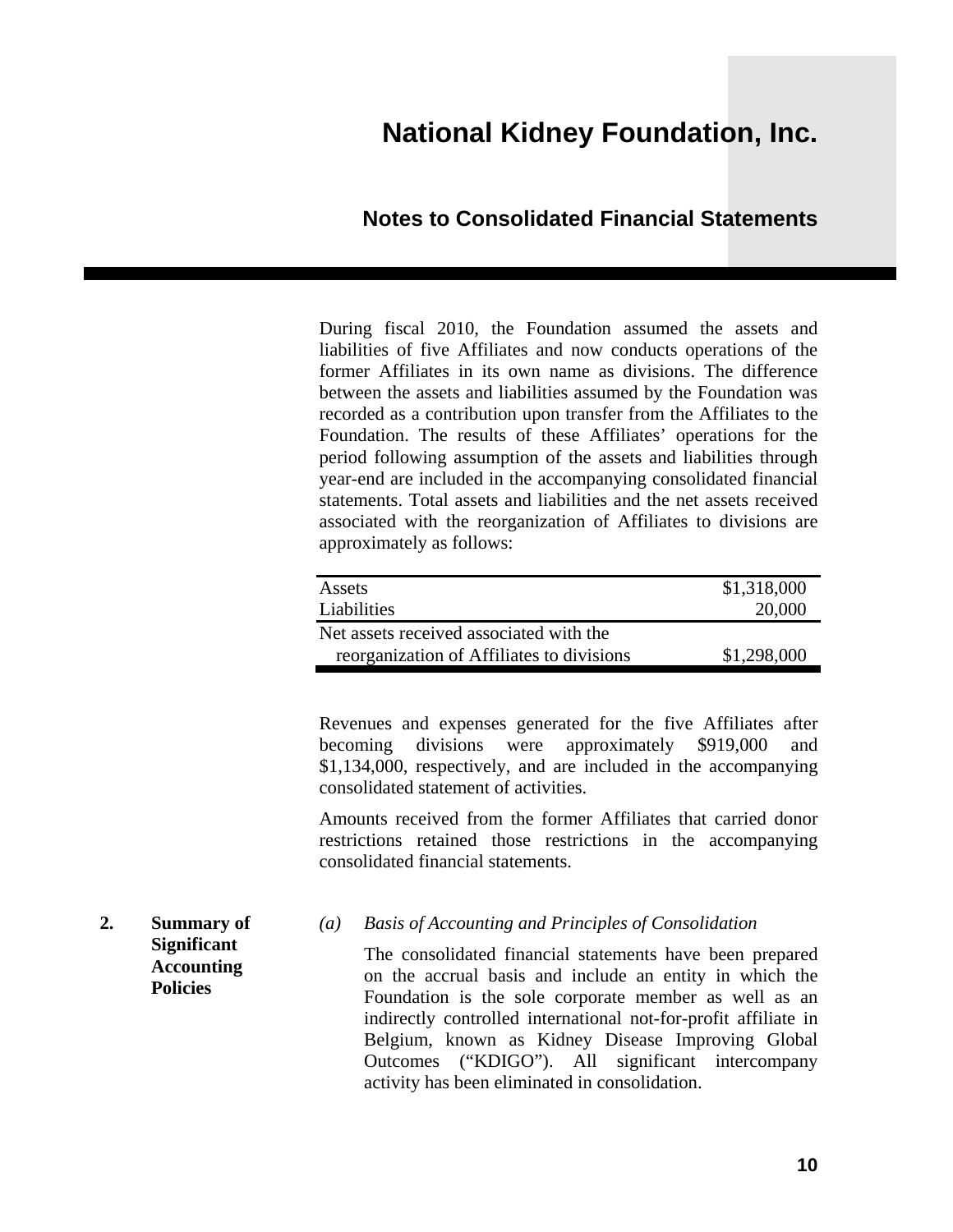### **Notes to Consolidated Financial Statements**

#### *(b) Accounting Change*

In June 2009, the Financial Accounting Standards Board ("FASB") issued FASB Accounting Standards Codification ("ASC") effective for certain financial statements issued for interim and annual periods ending after September 15, 2009. The ASC identifies the sources of accounting principles and the framework for selecting the principles used in the preparation of financial statements of nongovernmental entities that are presented in conformity with generally accepted accounting principles ("GAAP") in the United States. In accordance with the ASC, references to previously issued accounting standards have been replaced by ASC references. Subsequent revisions to GAAP will be incorporated into the ASC through Accounting Standards Updates ("ASU").

*(c) Fund Accounting and Net Asset Classifications* 

To ensure observance of limitations and restrictions placed on the use of resources available to the Foundation, the Foundation's accounts are maintained in accordance with the principles of fund accounting. Separate accounts are maintained for each fund; however, in the accompanying consolidated financial statements, funds that have similar characteristics have been combined into three net asset classes: unrestricted, temporarily restricted and permanently restricted.

*(i)* **Unrestricted Net Assets**: Unrestricted net assets include expendable resources over which the Foundation's Board of Directors has discretionary control and are used to carry out the Foundation's operations in accordance with its bylaws. Included in unrestricted net assets are funds used to account for fixed asset acquisitions, improvements and related activities.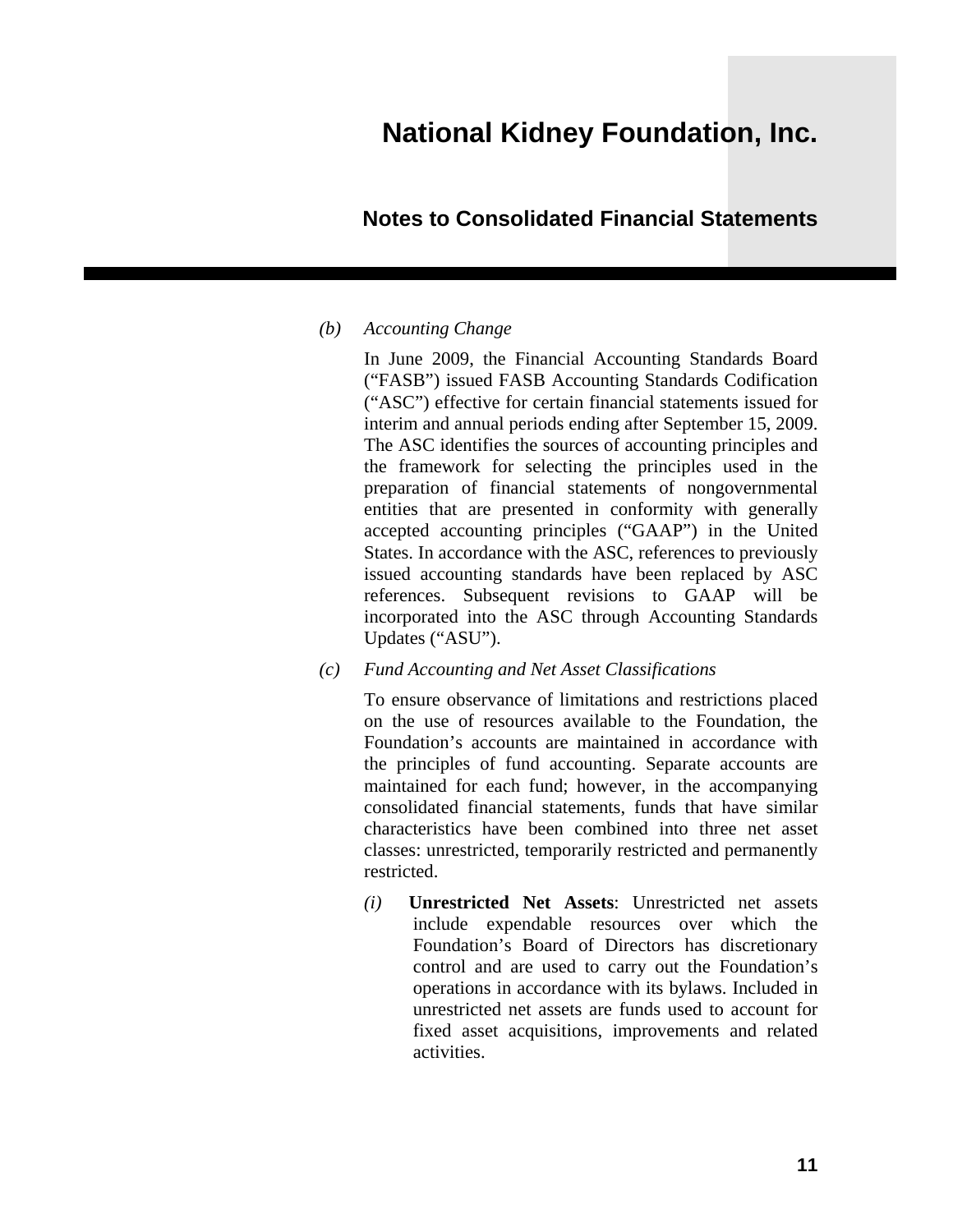#### **Notes to Consolidated Financial Statements**

- *(ii)* **Temporarily Restricted Net Assets**: Temporarily restricted net assets include resources expendable only for those purposes specified by the donor or grantor. The restrictions are satisfied either by the passage of time or by actions of the Foundation.
- *(iii)* **Permanently Restricted Net Assets**: Permanently restricted net assets include resources subject to donor-imposed stipulations that they be maintained permanently by the Foundation.
- *(d) Cash and Cash Equivalents*

The Foundation considers highly liquid financial instruments, excluding cash held in trust or held as part of the investment portfolio, with maturities of three months or less when purchased to be cash equivalents.

Of the \$2,214,625 of cash and cash equivalents at June 30, 2010, approximately \$1,482,000 is held by one financial institution. The amount of cash and cash equivalents held may exceed Federally insured limits.

*(e) Fair Value Measurements* 

ASC 820, "Fair Value Measurements and Disclosures" (formerly Statement of Financial Accounting Standards ("SFAS") No. 157, "Fair Value Measurements") established a hierarchy for inputs used in measuring fair value that maximized the use of observable inputs and minimized the use of unobservable inputs, requiring that inputs that are most observable be used when available. Observable inputs are inputs that market participants operating within the same marketplace as the Foundation would use in pricing the Foundation's asset or liability based on independently derived and observable market data. Unobservable inputs are inputs that can not be sourced from a broad active market in which assets or liabilities identical or similar to those of the Foundation are traded. The Foundation estimates the price of any assets for which there are only unobservable inputs by using assumptions that market participants that have investments in the same or similar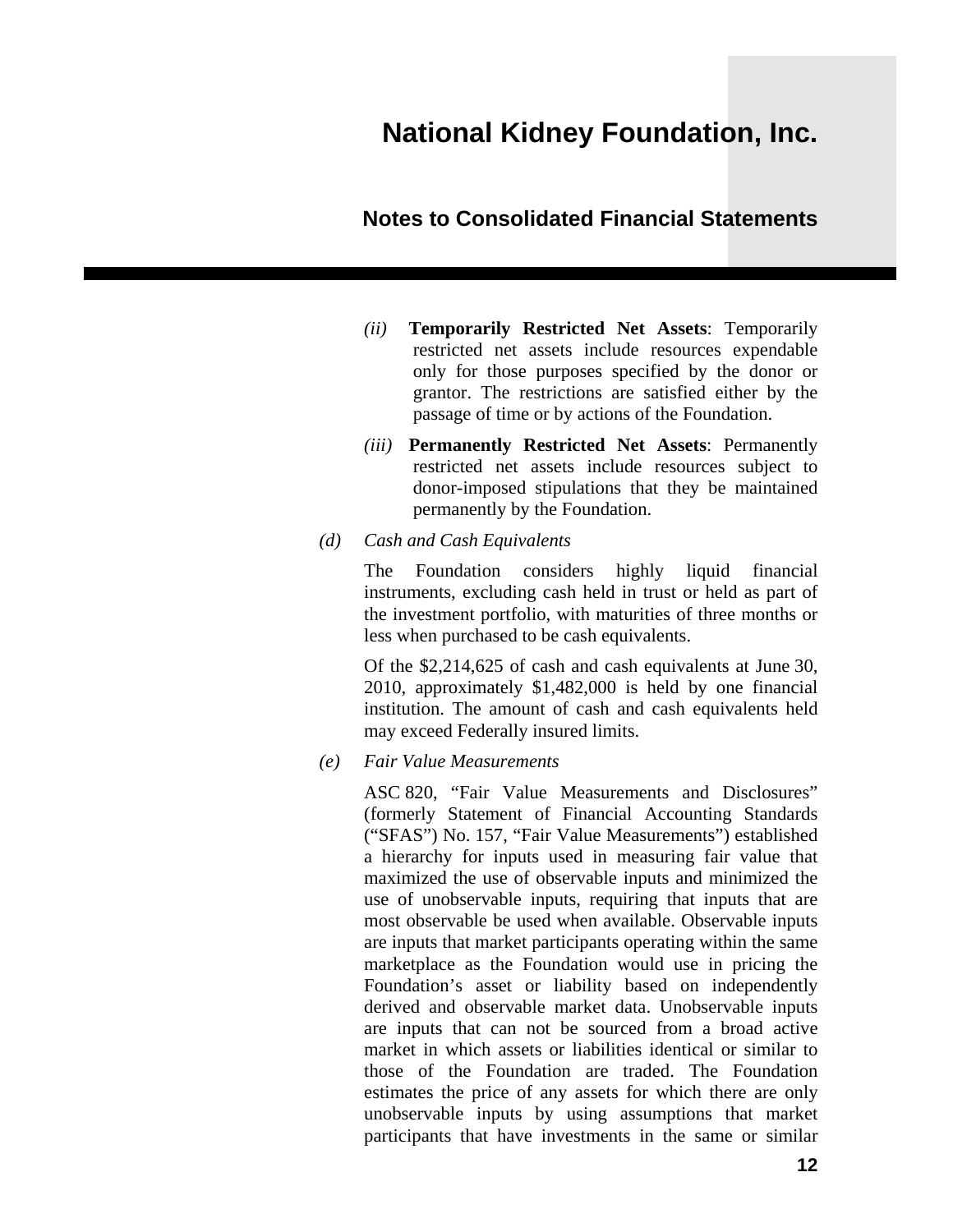### **Notes to Consolidated Financial Statements**

assets would use as determined by the money managers for each investment based on best information available in the circumstances. The input hierarchy is broken down into three levels based on the degree to which the exit price is independently observable or determinable as follows:

Level 1 – Valuation based on quoted market prices in active markets for identical assets or liabilities. Since valuations are based on quoted prices that are readily and regularly available in an active market, valuation of these products does not entail a significant degree of judgment. Examples include equity that is actively traded on a major exchange.

Level 2 - Observable inputs other than quoted prices included in Level 1 that are observable for the asset or liability through corroboration with market data at the measurement date. Most debt securities, fixed income, preferred stocks, certain equity securities, short-term investments and derivatives are model priced using observable inputs and are classified with Level 2.

Level 3 – Valuation based on inputs that are unobservable and reflect management's best estimate of what market participants would use as fair value. Examples include limited partnerships and private equity investments.

#### *(f) Investments and Investment Income*

The Foundation carries investments in marketable equity securities (including equity funds) and all investments in debt securities at their fair values based on quoted market prices and published unit values in the accompanying consolidated balance sheet.

Income earned from investments, including realized and unrealized gains and losses, is recorded in the net asset class owning the assets. Income earned from permanently restricted investments, including realized and unrealized gains and losses, is recorded as permanently restricted and then released to temporarily restricted or unrestricted based upon the purpose as specified by the donor.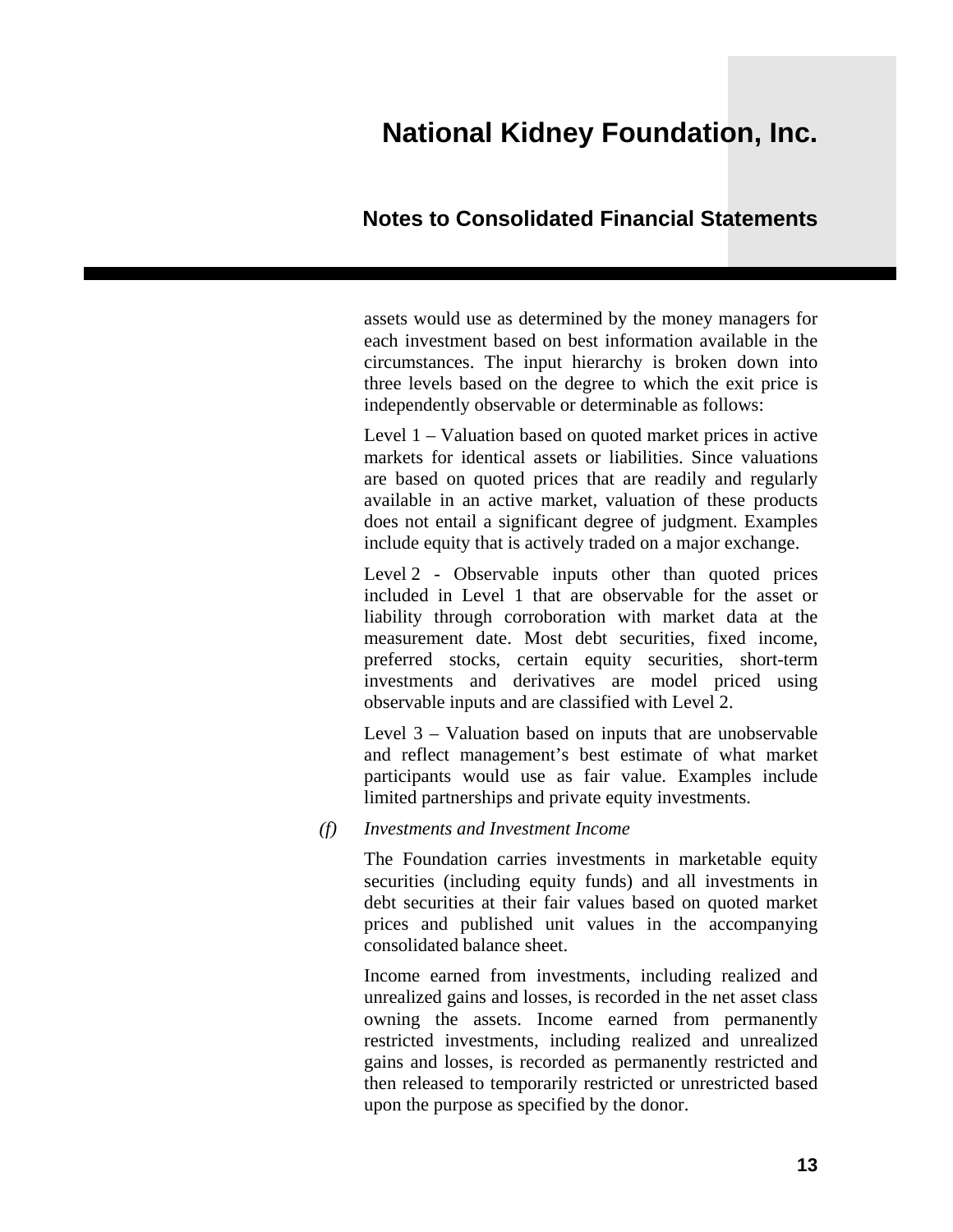### **Notes to Consolidated Financial Statements**

#### *(g) Due from Affiliates and Share of Affiliate Contributions*

The Foundation and its Affiliates have agreements under which a portion of contributions received by Affiliates is shared with the Foundation. Amounts received but not remitted by Affiliates are recorded by the Foundation as due from Affiliates. The Affiliates' share of contributions solicited by Affiliates and received directly by the Foundation is credited to Affiliate receivables.

From time to time, the Foundation makes cash advances or short-term loans to various Affiliates for the purpose of funding operations. The loans are interest bearing (at approximately 5% per annum) and repayable based on mutually agreeable terms. These advances and short-term loans are included in due from Affiliates in the accompanying consolidated balance sheet.

*(h) Inventories* 

Inventories, which consist of educational publications in print and on CD-ROM, are stated at the lower of cost or market determined by the first-in, first-out method.

*(i) Fixed Assets* 

Fixed assets are stated on the basis of cost or, as to donated assets, fair value on the date donated. Depreciation is computed by the straight-line method over the estimated useful lives of the assets. Leasehold improvements are amortized over the shorter of the remaining period of the lease or their estimated useful lives.

| Useful lives | Fixed assets            |
|--------------|-------------------------|
| 5-7 years    | Furniture and equipment |
| 3-5 years    | Capitalized software    |
|              |                         |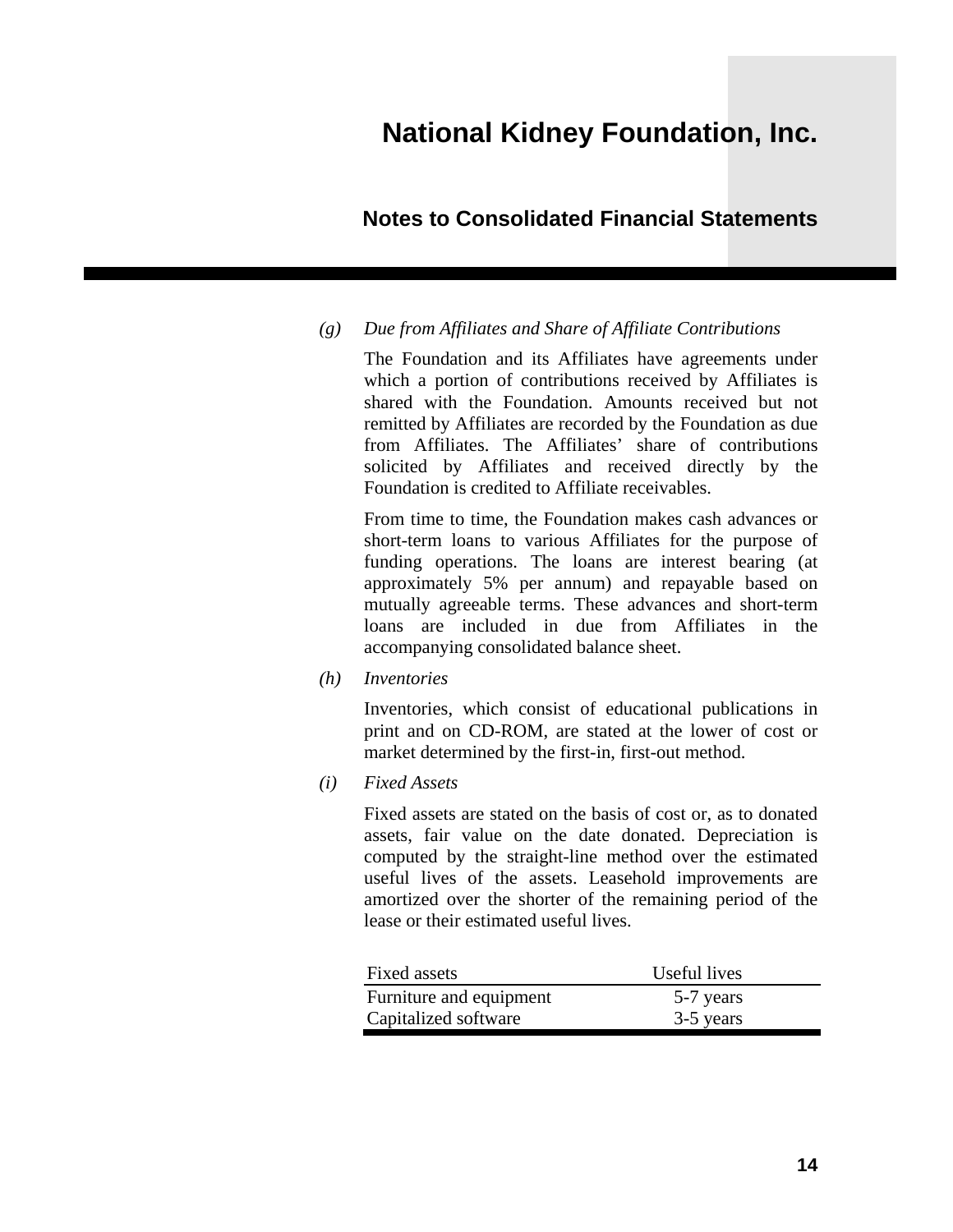### **Notes to Consolidated Financial Statements**

#### *(j) Deferred Income*

Deferred income consists primarily of amounts received in advance for contracted programs, membership dues and journal subscriptions that apply to future periods. Membership dues and subscription revenue are recognized as revenue over the respective membership and subscription periods. Revenues related to contracted programs are recognized upon expended efforts or progression of the program in accordance with the applicable agreement.

- *(k) Support and Revenue* 
	- (i) Grants and Contributions

Grants and contributions are recorded as revenue when received or pledged unconditionally, at their net present value. Contributions received with donor stipulations that limit the use of the donated assets are reported as temporarily restricted support. When a donor restriction expires, that is, when a time restriction ends or purpose restriction is fulfilled, temporarily restricted net assets are reclassified to unrestricted net assets and reported in the consolidated statement of activities as net assets released from restrictions.

(ii) Donated Vehicles

The Foundation uses a third party to administer its donated vehicles program. Donated vehicles are reported at the gross sales price, which represents the fair market value at the time of the gift. There is no significant inventory of donated vehicles at any time during the fiscal year since the sale transaction mainly occurs immediately after the vehicle donation. The donated vehicles are reported as contributions from the public as revenue from sales of donated vehicles on the consolidated statement of activities.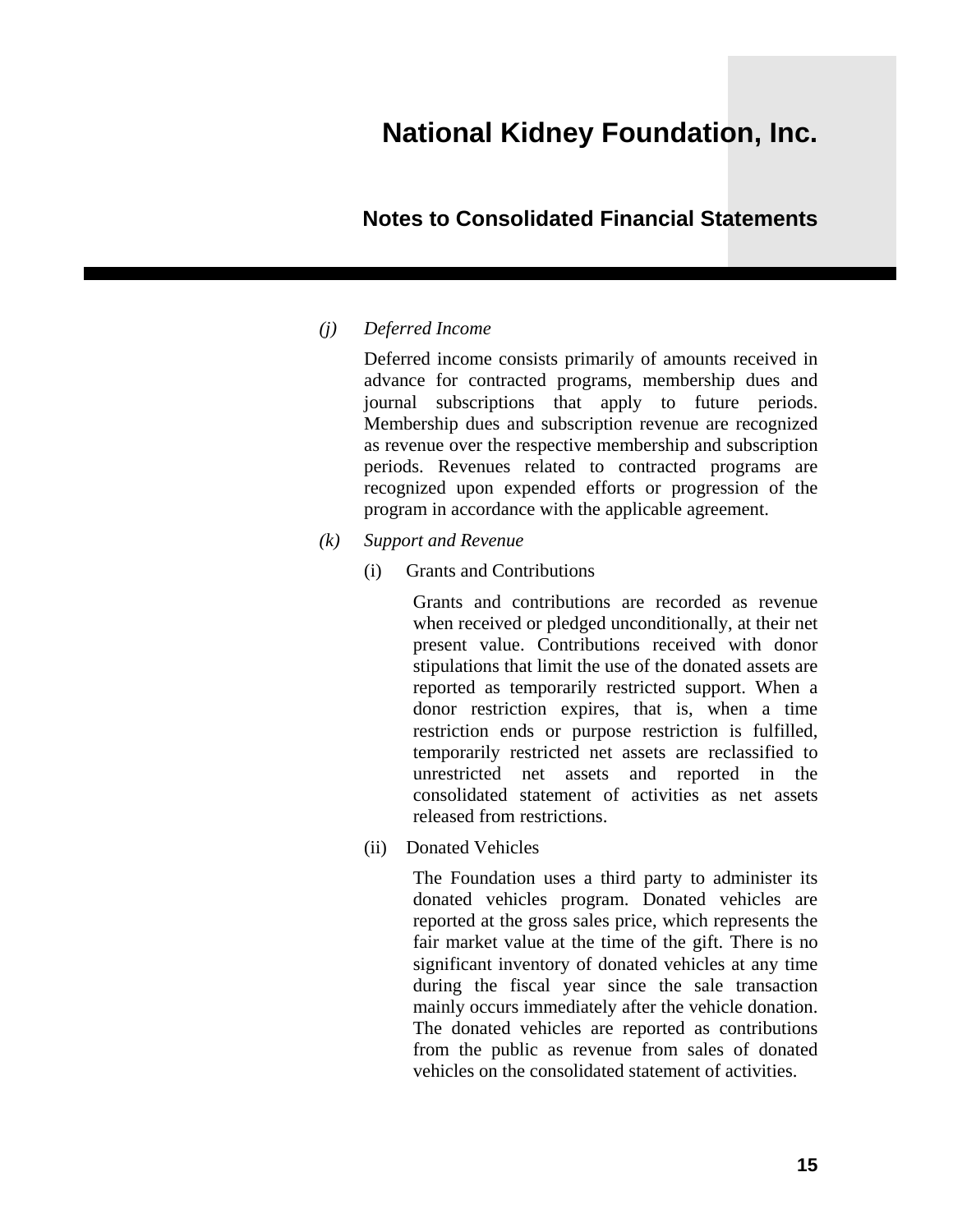### **Notes to Consolidated Financial Statements**

(iii) Royalties

The Foundation receives royalties on several of its publications that are provided to its medical professional members. The Foundation uses a third party for the management and distribution of these publications. Royalty revenue is recorded gross when earned.

(iv) Membership Dues and Subscriptions

Membership dues and subscriptions are recognized as revenue over the applicable membership and subscription periods.

(v) Program Service Fees

Program service fees represent revenue recognized on Foundation programs. Revenue is recognized upon expended efforts or progression of the program in accordance with the applicable agreement.

*(l) Donated Services* 

The Foundation's volunteers, comprised of physicians, allied health professionals, business and community leaders, kidney patients and their families and others committed to the Foundation's mission, have made significant contributions of their time to the Foundation's programs and supporting services. The value of such volunteers' services has not been reflected in the accompanying consolidated financial statements as it does not meet the criteria for revenue recognition as stated in ASC 958, "Not-for-Profit Entities" (formerly SFAS No. 116, "Accounting for Contributions Received or Contributions Made").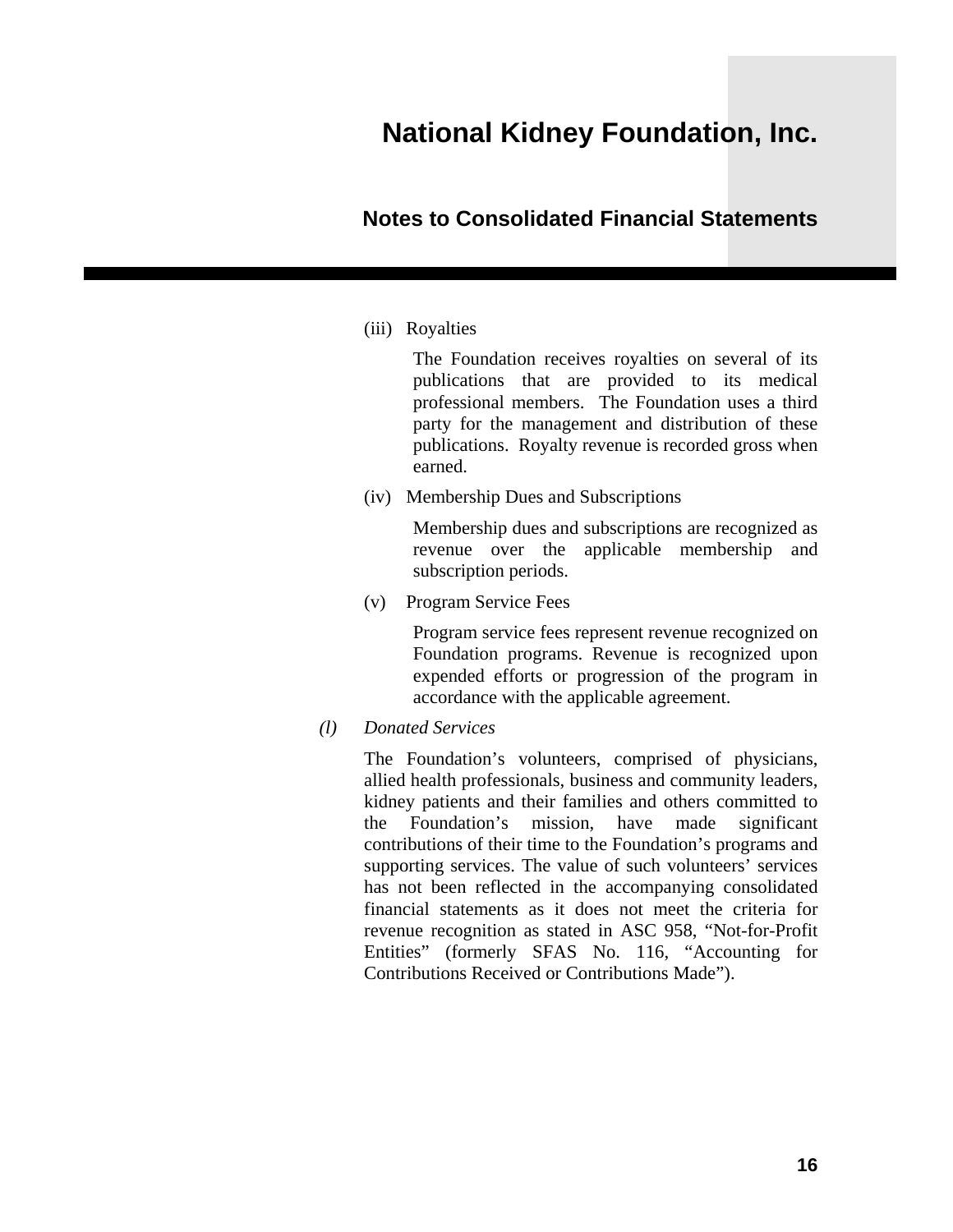### **Notes to Consolidated Financial Statements**

#### *(m) Components of Program Services:*

#### *Research*

The Foundation sponsors research that seeks answers to key questions relating to kidney disease. Grants are provided for studies aimed at finding treatments or to prevent kidney disease as well as to improve the quality of life and longterm outlook for people with chronic kidney disease.

#### *Public Health Education*

The Foundation's public health education efforts strive to teach the public about kidney-related issues such as causes of kidney disease and the importance of early detection. These efforts are made through the disbursement of educational brochures to the public, online health guides on the Foundation's website and through media outreach.

#### *Professional Education*

The Foundation's program provides medical and health care professionals with tools needed to provide optimum patient care. Products provided include toolkits, best practices, medical journals and professional education conferences.

#### *Patient Services*

The patient services programs include initiatives to improve patients' health and quality of life. Programs include the development of evidence-based practice guidelines for kidney disease treatment, free screening for individuals at risk through the Kidney Early Evaluation Program ("KEEP") and patient empowerment programs that encourage patients to take charge of their own health care.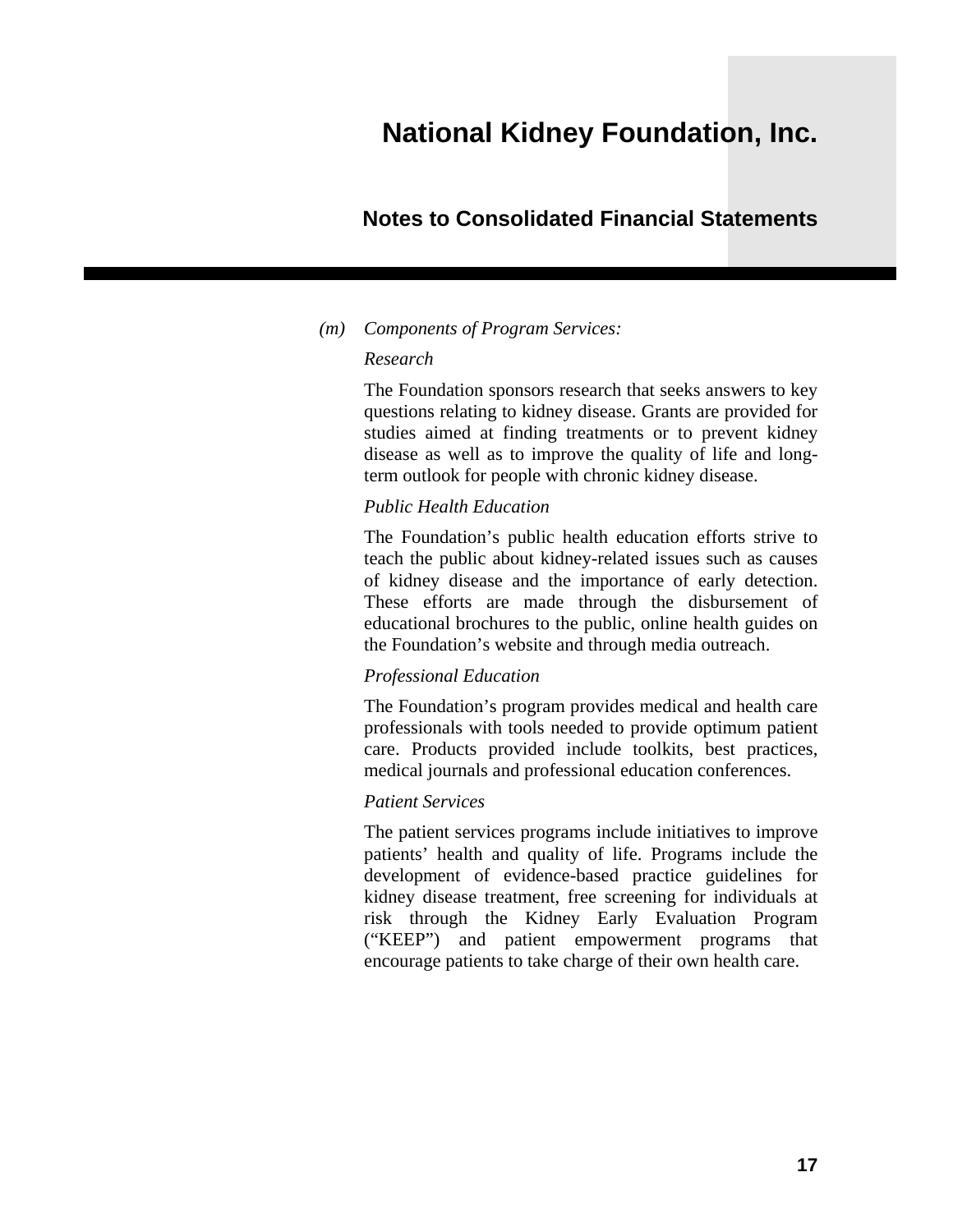### **Notes to Consolidated Financial Statements**

#### *Community Services/Program Assistance to Affiliates*

The Foundation conducts programs to detect disease or health problems, develops plans to improve community health practices and conducts rehabilitation programs. In addition, the Foundation provides consultation, guidance, training and leadership to its Affiliates and other organizations. Specific guidance is provided with informational booklets that cover issues such as patient transportation programs, drug and blood banks, and screening and detection programs.

#### *Management and General*

Included within management and general expenses are approximately \$3,618,000 and \$3,750,000 in costs relating to the reorganization of Affiliates to divisions for the fiscal years ended June 30, 2010 and 2009, respectively. These expenses are related to building the necessary infrastructure the Foundation needs to accommodate the new division business model.

*(n) Expense Allocations* 

The majority of expenses can generally be directly identified with program or supporting services to which they relate and are allocated accordingly. Other expenses have been allocated among program and supporting service classifications primarily on the basis of the employees' time allocations.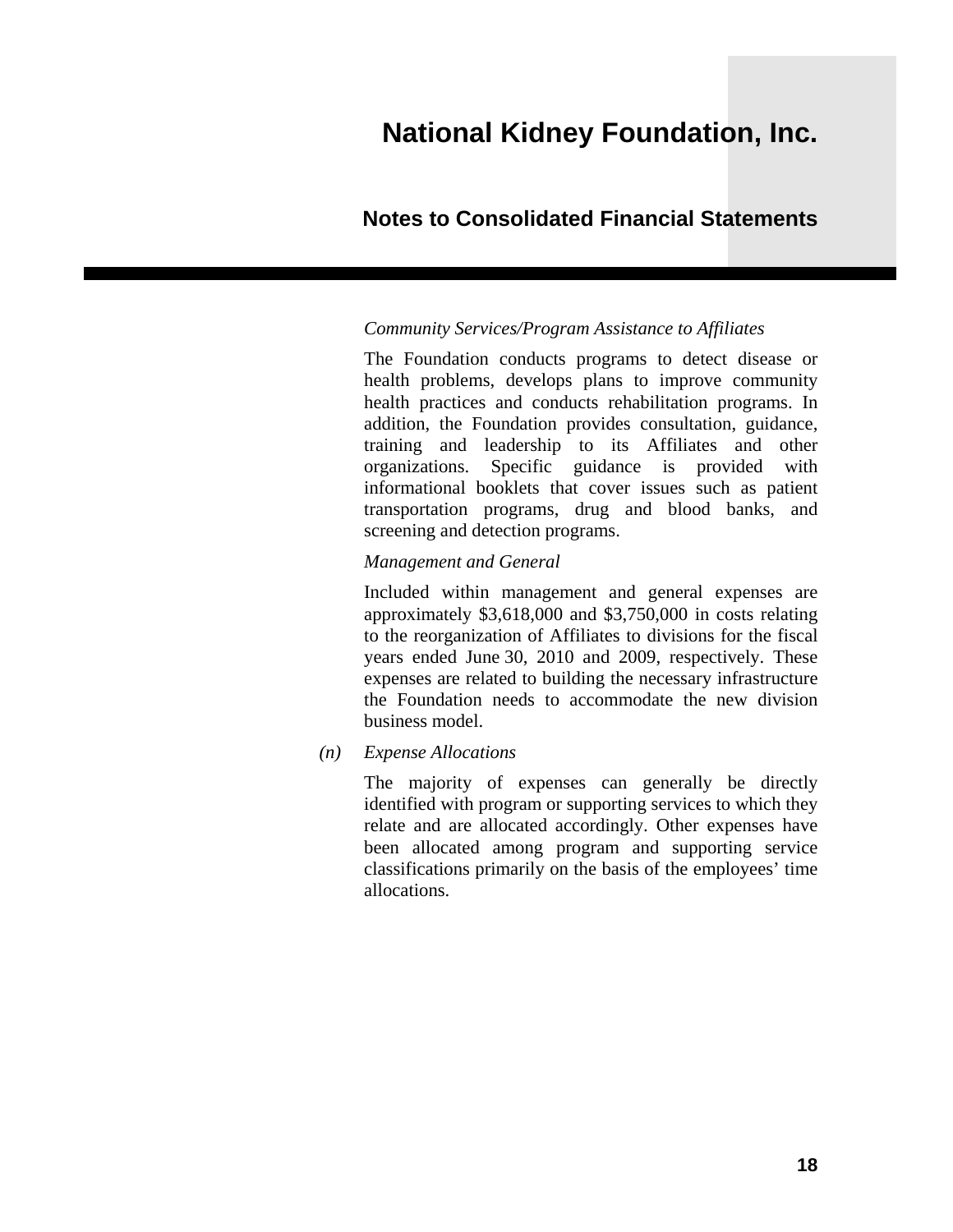#### **Notes to Consolidated Financial Statements**

#### *(o) Income Taxes*

The Foundation is a not-for-profit voluntary health agency as described in Section 501(c)(3) of the Internal Revenue Code (the "Code"). The Foundation is exempt from Federal income taxes under Section 501(a) of the Code and has been classified as a publicly supported charitable organization under Section  $509(a)(1)$  of the Code. The Foundation also is exempt from New York State and City income taxes. Contributions to the Foundation are deductible for income tax purposes to the maximum extent allowed under the Code. There was no unrelated business income tax payable for the years ended June 30, 2010 and 2009.

The Foundation has not taken an unsubstantiated tax position that would require provision of a liability under ASC 740, "Income Taxes" (relevant portions of which were previously addressed in FASB Interpretation No. 48, "Accounting for Uncertainty in Income Taxes"). Under ASC 740, an organization must recognize the tax benefit associated with tax positions taken for tax return purposes when it is more likely than not that the position will be sustained. The Foundation does not believe there are any material uncertain tax positions and, accordingly, has not recognized any liability for unrecognized tax benefits. The Foundation has filed IRS Form 990, as required, and all other applicable returns in jurisdictions when it is required. For the year ended June 30, 2010, there was no interest or penalties recorded or included in the consolidated financial statements.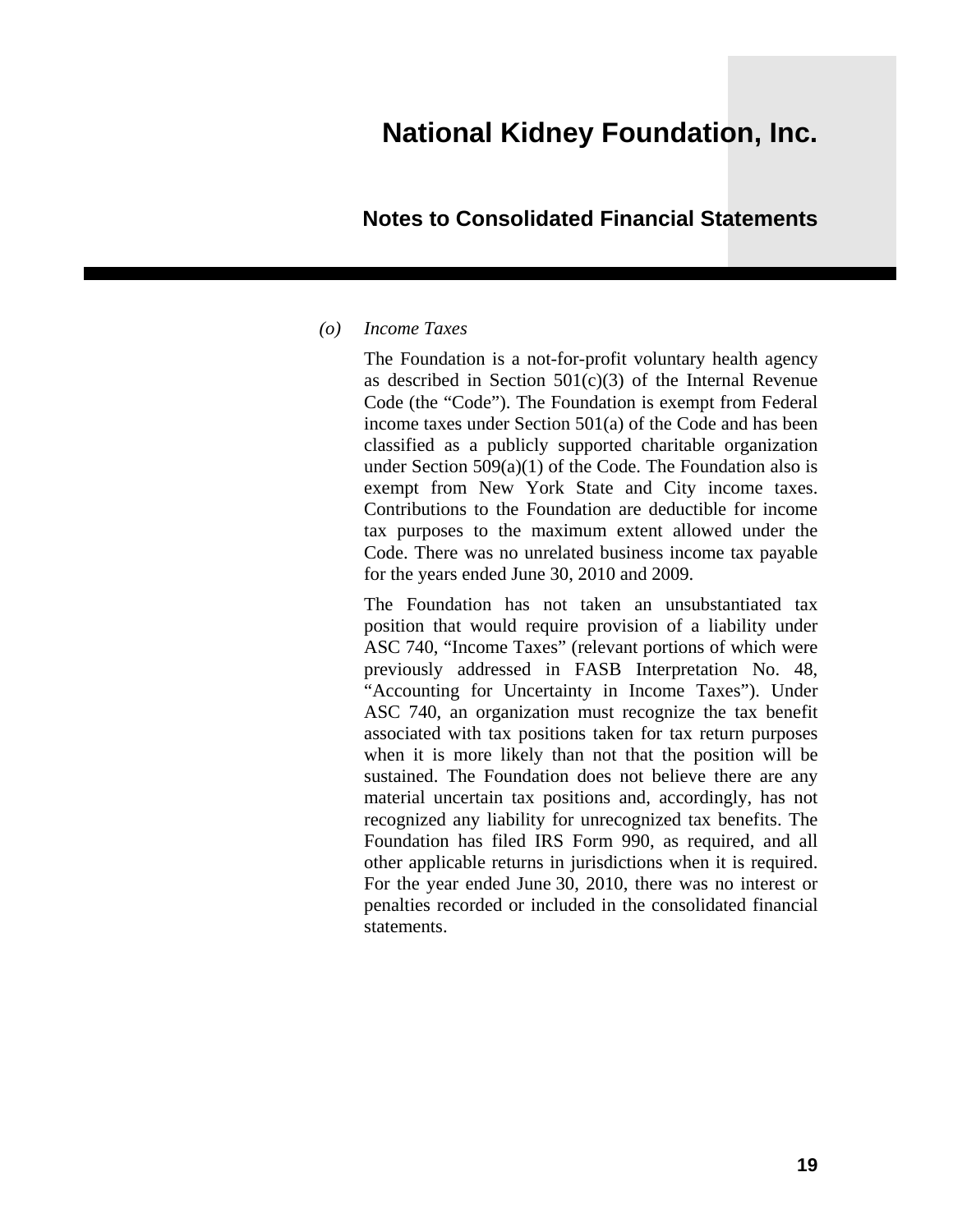### **Notes to Consolidated Financial Statements**

#### *(p) Comparative Financial Information*

The accompanying consolidated financial statements include certain prior year summarized comparative information in total but not by net asset class. Such information does not include sufficient detail to constitute a presentation in conformity with U.S. generally accepted accounting principles. Accordingly, such information should be read in conjunction with the Foundation's consolidated financial statements for the year ended June 30, 2009 from which the summarized information was derived.

*(q) Use of Estimates* 

The preparation of consolidated financial statements in conformity with U.S. generally accepted accounting principles requires management to make estimates and assumptions that affect the reported amounts of assets and liabilities and disclosure of contingent assets and liabilities at the date of the consolidated financial statements and the reported amounts of revenues and expenses during the reporting period. Actual results could differ from those estimates.

*(r) Reclassifications* 

Certain reclassifications, which are not significant, have been made to the prior year financial statements to conform to the current year's presentation.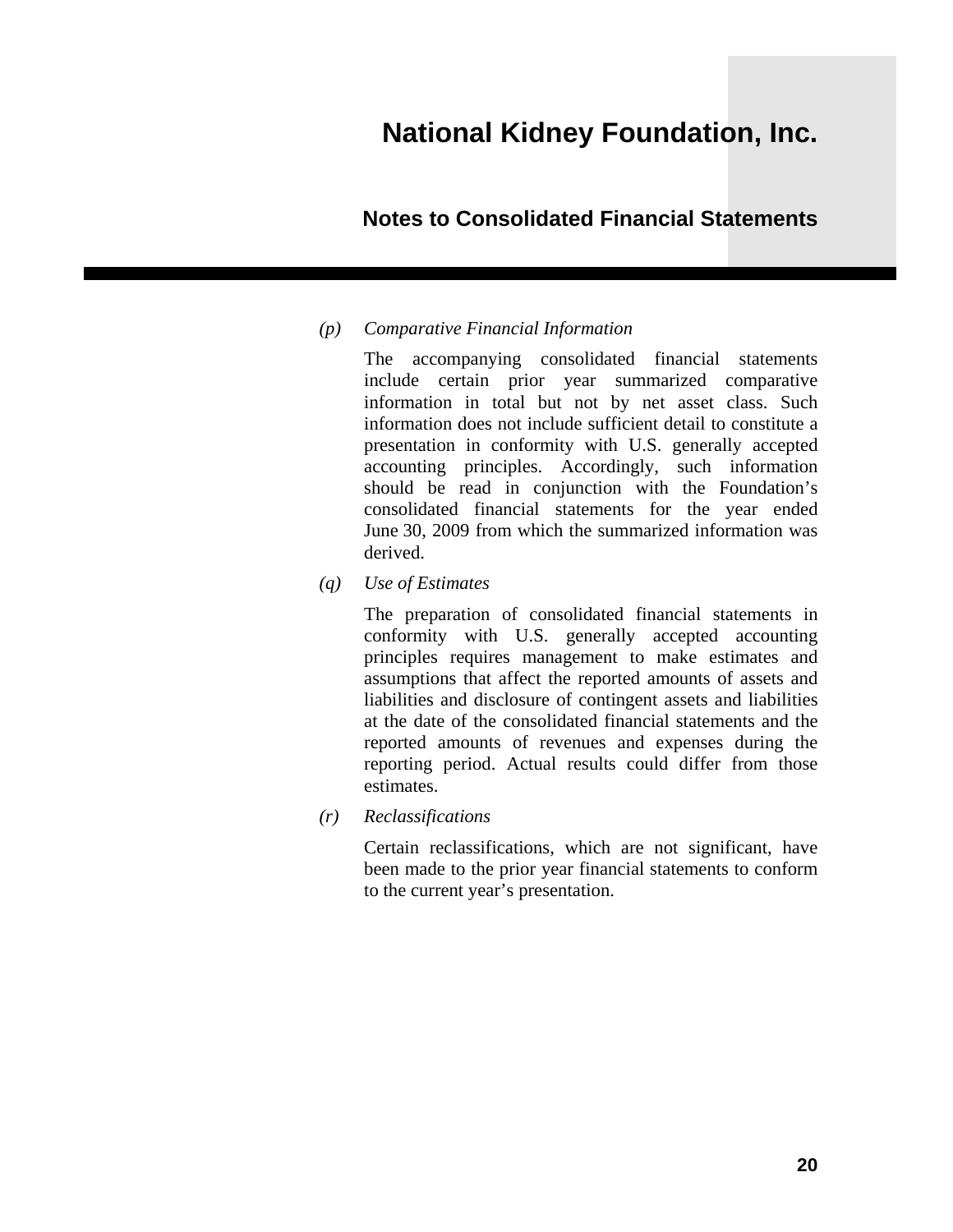### **Notes to Consolidated Financial Statements**

- *(s) Recently Issued Accounting Standards* 
	- (i) Not-for-Profit Entities: Mergers and Acquisitions

In May 2009, the FASB issued new standards on business combinations for not-for-profit entities as codified in ASC 958, which establishes standards of accounting and reporting by a not-for-profit entity for both mergers of not-for-profit entities and acquisitions by not-for-profit entities. The new standards also amend ASC 350, "Intangibles – Goodwill and Other" (formerly SFAS No. 142, "Goodwill and Other Intangible Assets"), to make it fully applicable to notfor-profit entities. ASC 958 is effective for fiscal years beginning after December 15, 2009. Early adoption and retroactive application is prohibited.

(ii) Subsequent Events

In February 2010, ASC 855, "Subsequent Events", was amended pursuant to ASU 2010-09. The update eliminated the concept of "wide distribution" for determining the appropriate date through which an organization should evaluate subsequent events. Organizations that do not file financial statements with the Securities and Exchange Commission are required to evaluate subsequent events through the date the financial statements are available to be issued.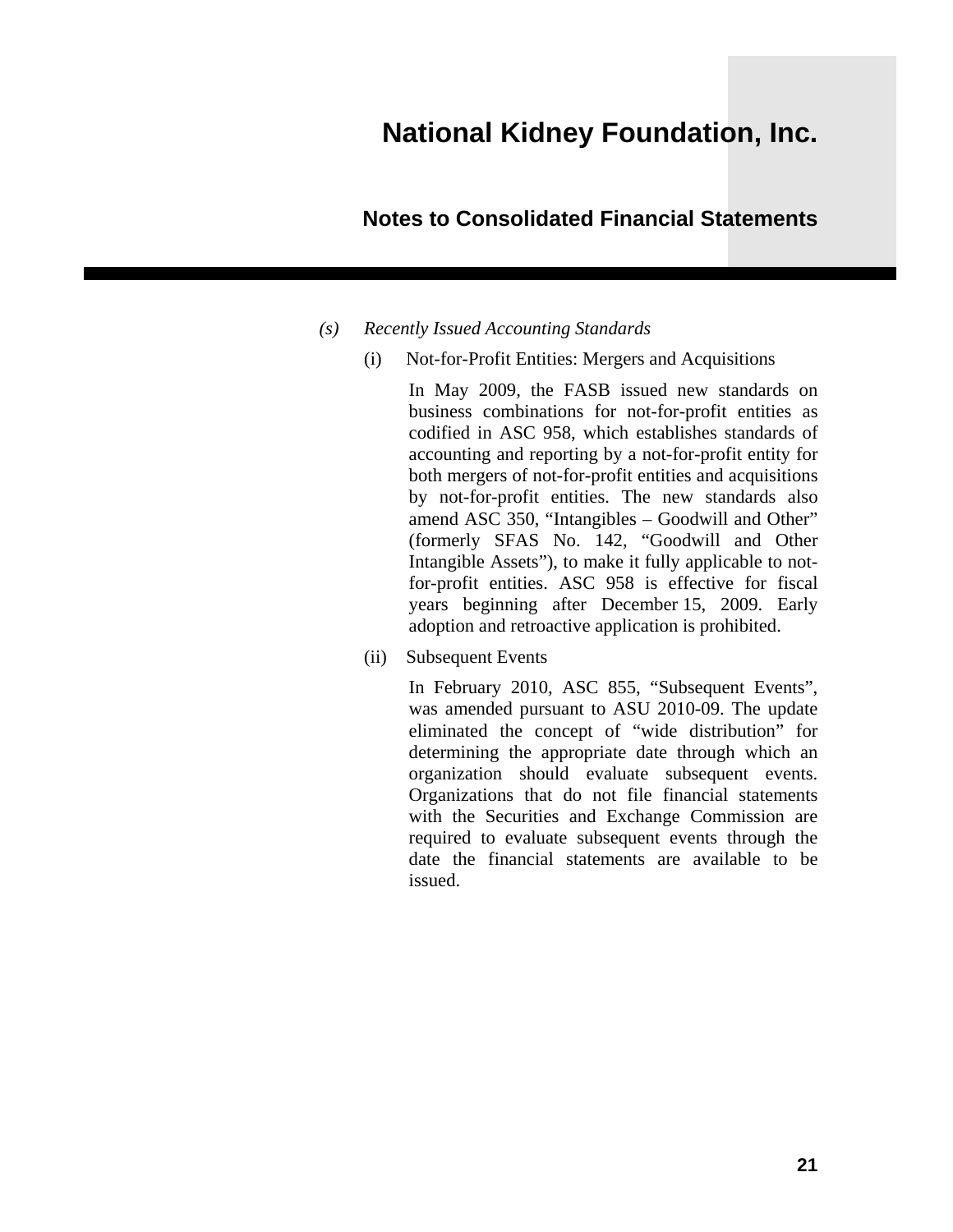### **Notes to Consolidated Financial Statements**

#### **3. Investments at Fair Value**

The fair value and cost of investments and investments held under split-interest agreements at June 30, 2010 and 2009 consisted of the following:

| June 30, 2010                       |              |              |
|-------------------------------------|--------------|--------------|
|                                     | Cost         | Fair value   |
| <b>International Equity Fund</b>    | \$1,498,398  | \$1,577,717  |
| <b>Fixed Income Securities Fund</b> | 2,750,174    | 2,672,073    |
| U.S. equities                       | 4,453,469    | 4,642,115    |
| Cash and U.S. Government            |              |              |
| securities                          | 1,042,477    | 1,069,836    |
| Publicly traded mutual funds        | 380,050      | 464,434      |
|                                     | \$10,124,568 | \$10,426,175 |

|  |  | June 30, 2009 |
|--|--|---------------|
|--|--|---------------|

|                                     | Cost            | Fair value   |
|-------------------------------------|-----------------|--------------|
| <b>International Equity Fund</b>    | 1,308,395<br>S. | \$1,437,894  |
| <b>Fixed Income Securities Fund</b> | 3,729,583       | 3,808,428    |
| U.S. equities                       | 3,747,431       | 4,113,725    |
| Cash and U.S. Government            |                 |              |
| securities                          | 878,466         | 803,882      |
| Publicly traded mutual funds        | 380,050         | 451,088      |
|                                     | \$10,043,925    | \$10,615,017 |

Included in the above are assets held under split-interest agreements in the amount of approximately \$1,140,000 and \$1,159,000 at June 30, 2010 and 2009, respectively (see Note 12).

At June 30, 2010 and 2009, approximately \$7,200,000 and \$7,800,000, respectively, of the investments relate to temporarily restricted research endowment funds.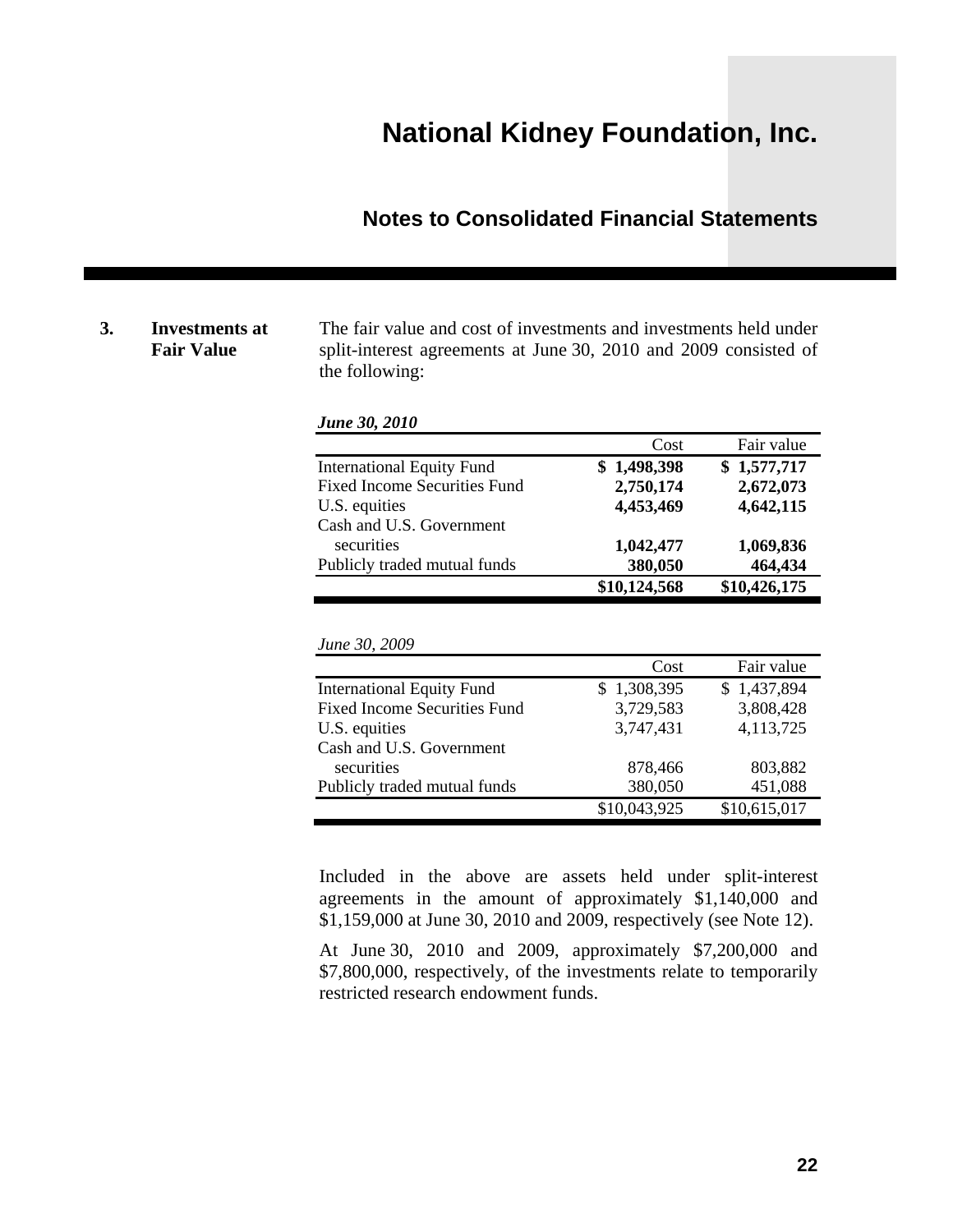### **Notes to Consolidated Financial Statements**

The Foundation invests in various investment securities which are exposed to various risks such as interest rate, market and credit risks. Due to the level of risk associated with certain investment securities, it is at least reasonably possible that changes in the values of investment securities will occur in the near term and that such changes could materially affect the amounts reported in the accompanying consolidated balance sheet.

The following tables present the financial instruments as of June 30, 2010 and 2009, by caption on the consolidated balance sheet, within the ASC 820 valuation hierarchy defined above:

|                              | Fair value                                                       |                                              |                                                |               |
|------------------------------|------------------------------------------------------------------|----------------------------------------------|------------------------------------------------|---------------|
|                              | Quoted prices<br>in active<br>markets for<br>identical<br>assets | Significant<br>other<br>observable<br>inputs | Significant<br>other<br>unobservable<br>inputs | Total         |
|                              | (Level 1)                                                        | (Level 2)                                    | (Level 3)                                      |               |
| <b>Assets</b>                |                                                                  |                                              |                                                |               |
| Investments:                 |                                                                  |                                              |                                                |               |
| <b>International Equity</b>  |                                                                  |                                              |                                                |               |
| Fund                         | \$1,577,717                                                      | \$-                                          | \$                                             | \$1,577,717   |
| <b>Fixed Income Security</b> |                                                                  |                                              |                                                |               |
| Fund                         | 2,672,073                                                        |                                              |                                                | 2,672,073     |
| U.S. Equities                | 4,642,115                                                        |                                              |                                                | 4,642,115     |
| Cash and U.S.                |                                                                  |                                              |                                                |               |
| Government                   |                                                                  |                                              |                                                |               |
| <b>Securities</b>            | 1,069,836                                                        |                                              |                                                | 1,069,836     |
| Other assets                 | 464,434                                                          |                                              |                                                | 464,434       |
| Total                        |                                                                  |                                              |                                                |               |
| investments                  | 10,426,175                                                       |                                              |                                                | 10,426,175    |
| Contributions receivable     |                                                                  | $\blacksquare$                               | 95,265                                         | 95,265        |
| <b>Total assets</b>          | \$10,426,175                                                     | \$-                                          | \$<br>95,265                                   | \$10,521,440  |
| <b>Liabilities</b>           |                                                                  |                                              |                                                |               |
| Payable to beneficiaries     | \$                                                               | \$-                                          | \$454,958                                      | \$<br>454,958 |

*June 30, 2010*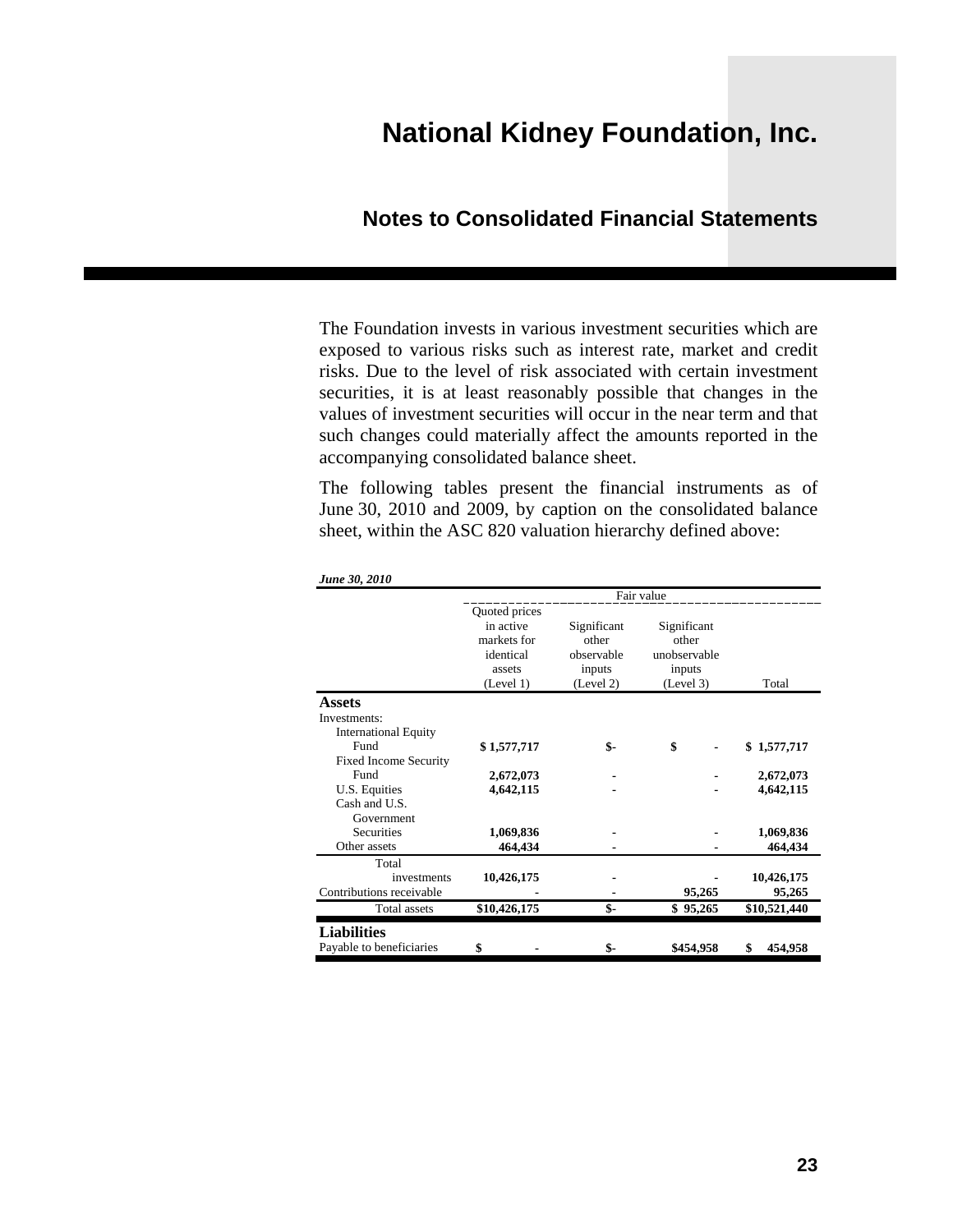|                              | Fair value                                                                    |                                                           |                                                             |               |
|------------------------------|-------------------------------------------------------------------------------|-----------------------------------------------------------|-------------------------------------------------------------|---------------|
|                              | Quoted prices<br>in active<br>markets for<br>identical<br>assets<br>(Level 1) | Significant<br>other<br>observable<br>inputs<br>(Level 2) | Significant<br>other<br>unobservable<br>inputs<br>(Level 3) | Total         |
| <b>Assets</b>                |                                                                               |                                                           |                                                             |               |
| Investments:                 |                                                                               |                                                           |                                                             |               |
| <b>International Equity</b>  |                                                                               |                                                           |                                                             |               |
| Fund                         | \$1,437,894                                                                   | \$-                                                       | \$                                                          | \$1,437,894   |
| <b>Fixed Income Security</b> |                                                                               |                                                           |                                                             |               |
| Fund                         | 3,808,428                                                                     |                                                           |                                                             | 3,808,428     |
| U.S. Equities                | 4,113,725                                                                     |                                                           |                                                             | 4,113,725     |
| Cash and U.S.                |                                                                               |                                                           |                                                             |               |
| Government                   |                                                                               |                                                           |                                                             |               |
| <b>Securities</b>            | 803,882                                                                       |                                                           |                                                             | 803,882       |
| Other assets                 | 451,088                                                                       |                                                           |                                                             | 451,088       |
| Total                        |                                                                               |                                                           |                                                             |               |
| investments                  | 10,615,017                                                                    |                                                           |                                                             | 10,615,017    |
| Contributions receivable     |                                                                               |                                                           | 218,919                                                     | 218,919       |
| <b>Total assets</b>          | \$10,615,017                                                                  | \$-                                                       | \$218,919                                                   | \$10,833,936  |
| <b>Liabilities</b>           |                                                                               |                                                           |                                                             |               |
| Payable to beneficiaries     | \$                                                                            | $S-$                                                      | \$441,672                                                   | \$<br>441,672 |

### **Notes to Consolidated Financial Statements**

Contributions receivable are recorded at fair value based on the present value of future cash flows, with consideration of expectations about possible variations in the amount and/or timing of the cash flows and other specific factors that would be considered by market participants. The fair value measurements also include consideration of donor's credit risk.

Payable to beneficiaries represents the obligation to beneficiaries of split-interest agreements and is recorded at fair value based on the present value of the future cash out flows, with consideration of expectations above possible variations in the amount and/or timing of the cash out.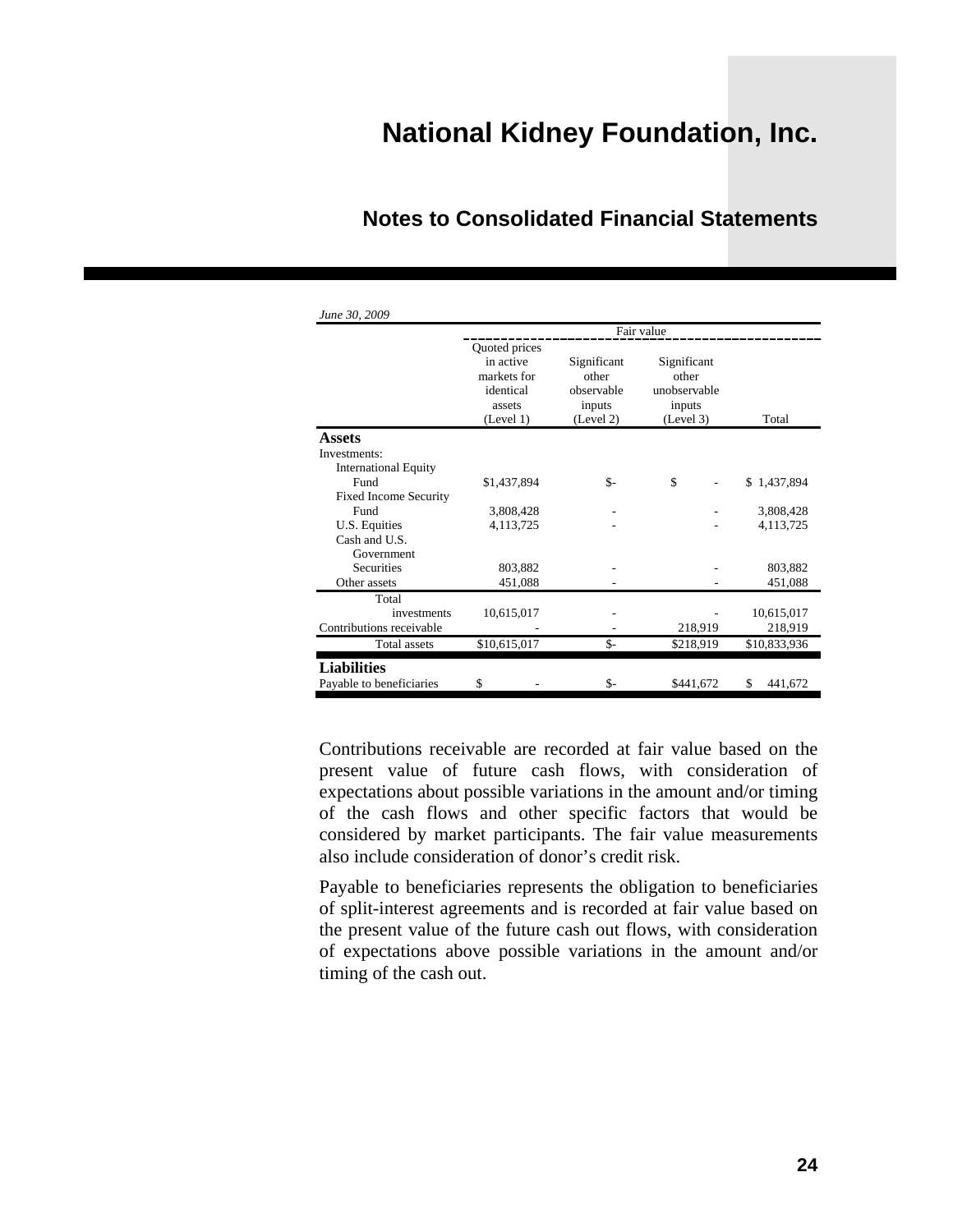### **Notes to Consolidated Financial Statements**

The following tables set forth changes in the contributions receivable and the payable to beneficiaries' liability measured at fair value using Level 3 inputs:

| <b>June 30, 2010</b>       |               |               |
|----------------------------|---------------|---------------|
|                            | Contributions | Payable to    |
|                            | receivable    | beneficiaries |
| Balance, beginning of year | \$218,919     | \$441,672     |
| Contributions              | 27,350        |               |
| Payments                   | (217, 298)    | (54, 401)     |
| Fair value adjustment      | 66,294        | 67,687        |
| Balance, end of year       | 95,265        | \$454,958     |

|  |  | June 30, 2009 |
|--|--|---------------|
|--|--|---------------|

|                            | Contributions<br>receivable | Payable to<br>beneficiaries |
|----------------------------|-----------------------------|-----------------------------|
| Balance, beginning of year | \$92,976                    | \$413,701                   |
| Contributions              | 250,606                     |                             |
| Payments                   | (56, 641)                   | (58, 465)                   |
| Fair value adjustment      | (68,022)                    | 86,436                      |
| Balance, end of year       | \$218,919                   | \$441,672                   |

#### **4.** Other Receivables Other receivables as of June 30, 2010 and 2009 are as follows:

| <i>June 30,</i>                   | 2010        | 2009        |
|-----------------------------------|-------------|-------------|
| Contributions receivable          | 383,636     | \$596,057   |
| Beneficial interest in charitable |             |             |
| remainder trusts and estates      | 452,715     | 779,309     |
| Contractual grants and            |             |             |
| miscellaneous receivables         | 2,480,502   | 1,641,815   |
| Receivables from dissolved        |             |             |
| <b>Affiliates</b>                 | 470,207     | 1,011,220   |
|                                   | \$3,787,060 | \$4,028,401 |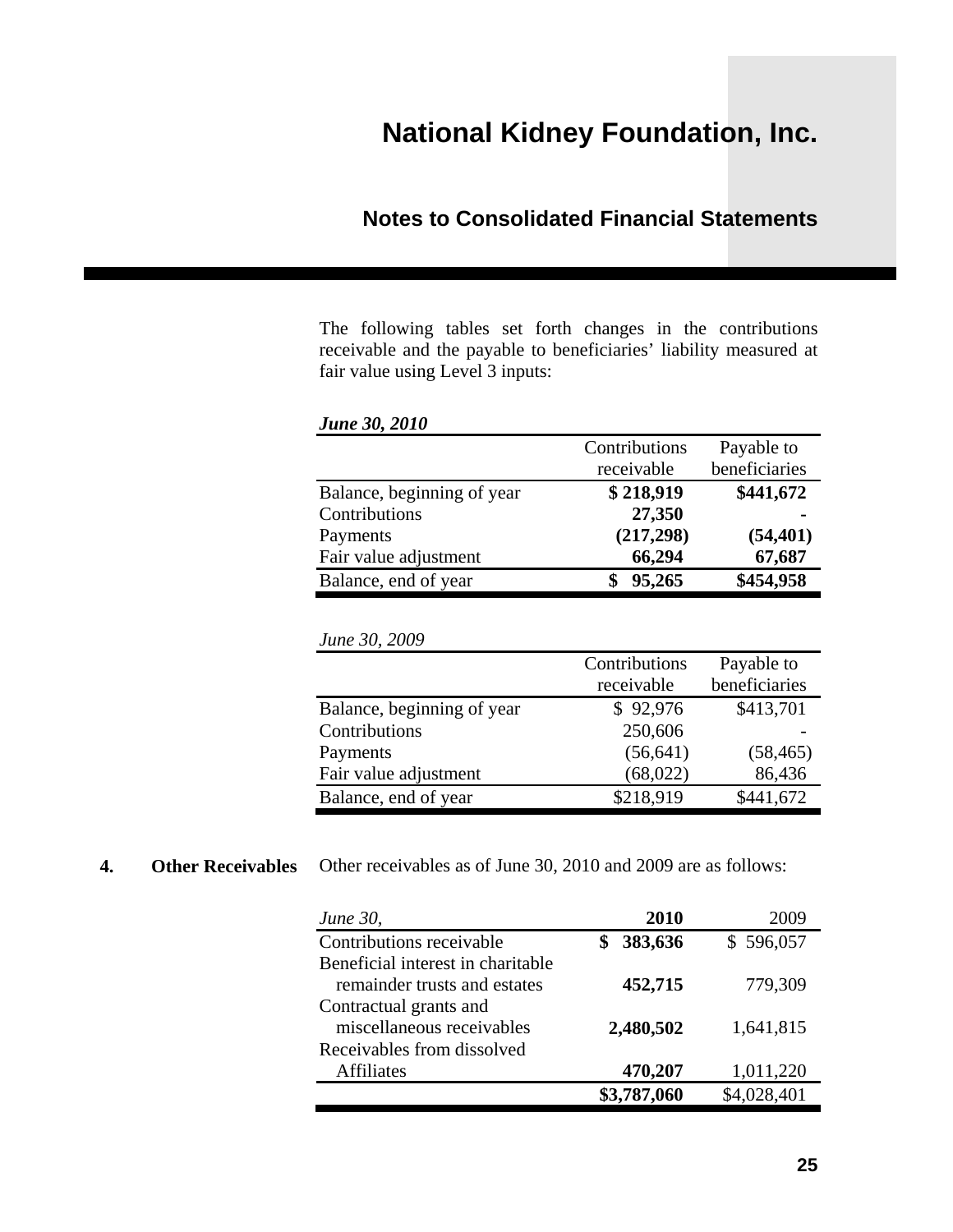### **Notes to Consolidated Financial Statements**

Two Affiliates resolved to dissolve in 2010 and contribute their net assets to the Foundation. Because the net assets had not been transferred to the Foundation as of June 30, 2010, they are recognized as a receivable. During 2009, one Affiliate resolved to dissolve and contribute its net assets to the Foundation and, as such, was recognized as receivable at June 30, 2009.

Included in other receivables are contributions receivable which represent unconditional promises to give. At June 30, 2010 and 2009, these contributions receivable, with the non-current portion discounted to present value, are due to be collected as follows:

| <i>June 30,</i>           | <b>2010</b> | 2009      |
|---------------------------|-------------|-----------|
| Within one year           | \$288,371   | \$377,138 |
| Two to five years         | 96,993      | 286,941   |
| Discount to present value | (1,728)     | (68,022)  |
|                           | \$383,636   | \$596,057 |

The discount rates to present value varied from 0.29% to 6.00%.

#### **5.** Fixed Assets **Furniture** and equipment, leasehold improvements, capitalized software and accumulated depreciation and amortization as of June 30, 2010 and 2009 are as follows:

| <i>June 30,</i>                | 2010        | 2009        |
|--------------------------------|-------------|-------------|
| Furniture and equipment        | \$1,918,368 | \$1,845,634 |
| Leasehold improvements         | 248,457     | 248,457     |
| Capitalized software           | 214,341     | 147,043     |
|                                | 2,381,166   | 2,241,134   |
| Less: Accumulated depreciation |             |             |
| and amortization               | (1,710,247) | (1,343,062) |
|                                | 670,919     | 898,072     |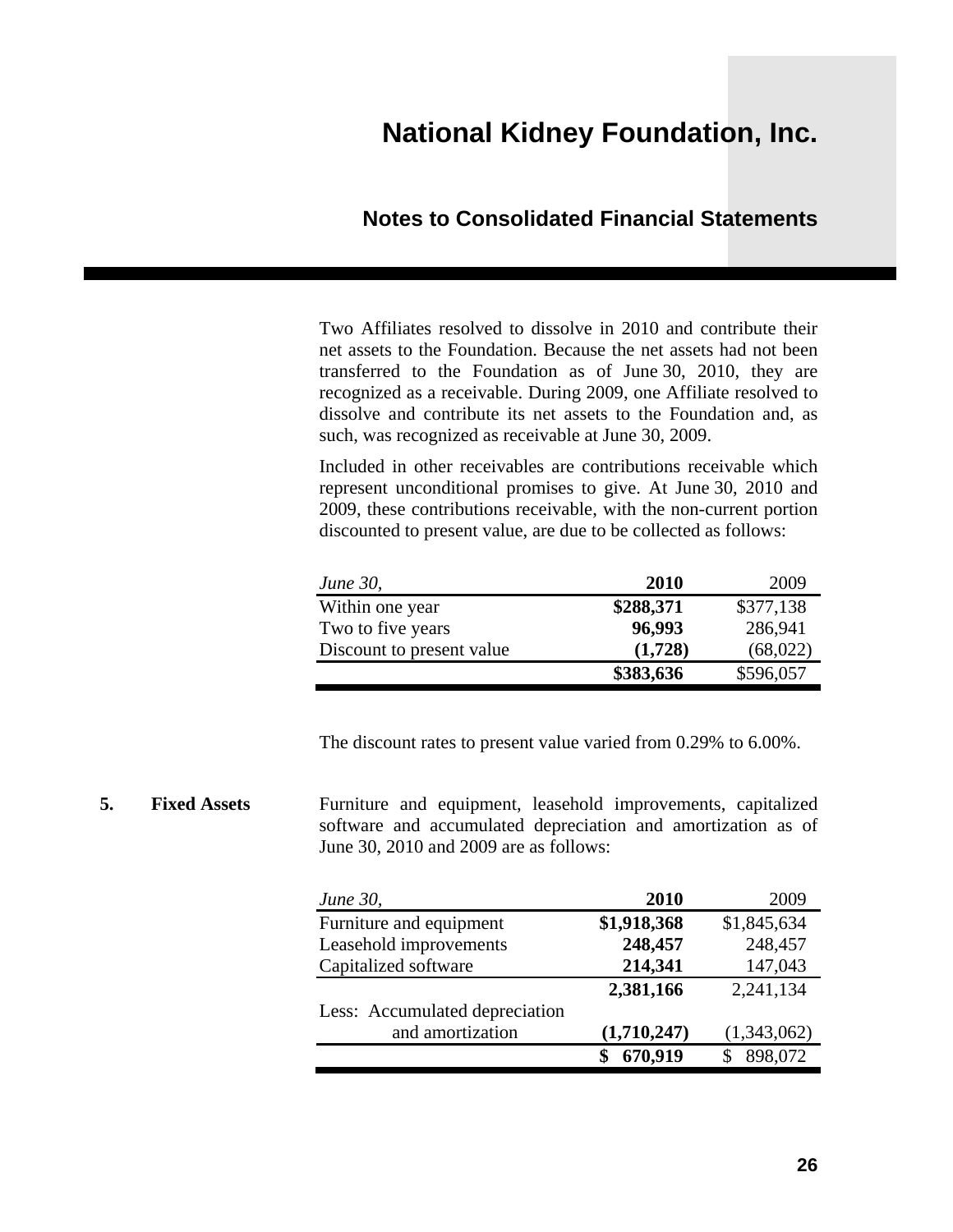### **Notes to Consolidated Financial Statements**

**6. Deferred Income** Deferred income as of June 30, 2010 and 2009 is as follows:

| <i>June 30,</i>              | <b>2010</b> | 2009        |
|------------------------------|-------------|-------------|
| Medical programs             | \$6,997,149 | \$3,045,920 |
| Membership and subscriptions | 321,128     | 181,067     |
| Special events               | 600,935     | 511,884     |
|                              | \$7,919,212 | \$3,738,871 |

#### **7. Retirement/ Savings Plans**

#### *(a) 403(b) Plan*

The Foundation has a contributory retirement/savings plan. The plan covers substantially all full-time employees who meet certain age and service requirements. Under the terms of the plan, contributions are made under Section 403(b) of the Code and are invested, at the discretion of the plan participant, in one or more of the investment vehicles available under the plan. Pension expense for the years ended June 30, 2010 and 2009 amounted to approximately \$300,000 and \$1,200,000, respectively.

*(b) 457(f) Plans*

(i) The Foundation has a Section 457(f) Senior Staff Flexible Benefit Plan (the "Plan") that provides senior management employees with a benefit allowance contributed by the Foundation, which can be used for various benefit options, including a capital accumulation account. Benefit expense related to the Plan for the years ended June 30, 2010 and 2009 totaled approximately \$67,000 and \$80,000, respectively. The fully funded liability related to the Plan amounted to approximately \$315,000 and \$256,000 at June 30, 2010 and 2009, respectively, and is included in accounts payable and accrued expenses in the accompanying consolidated balance sheet.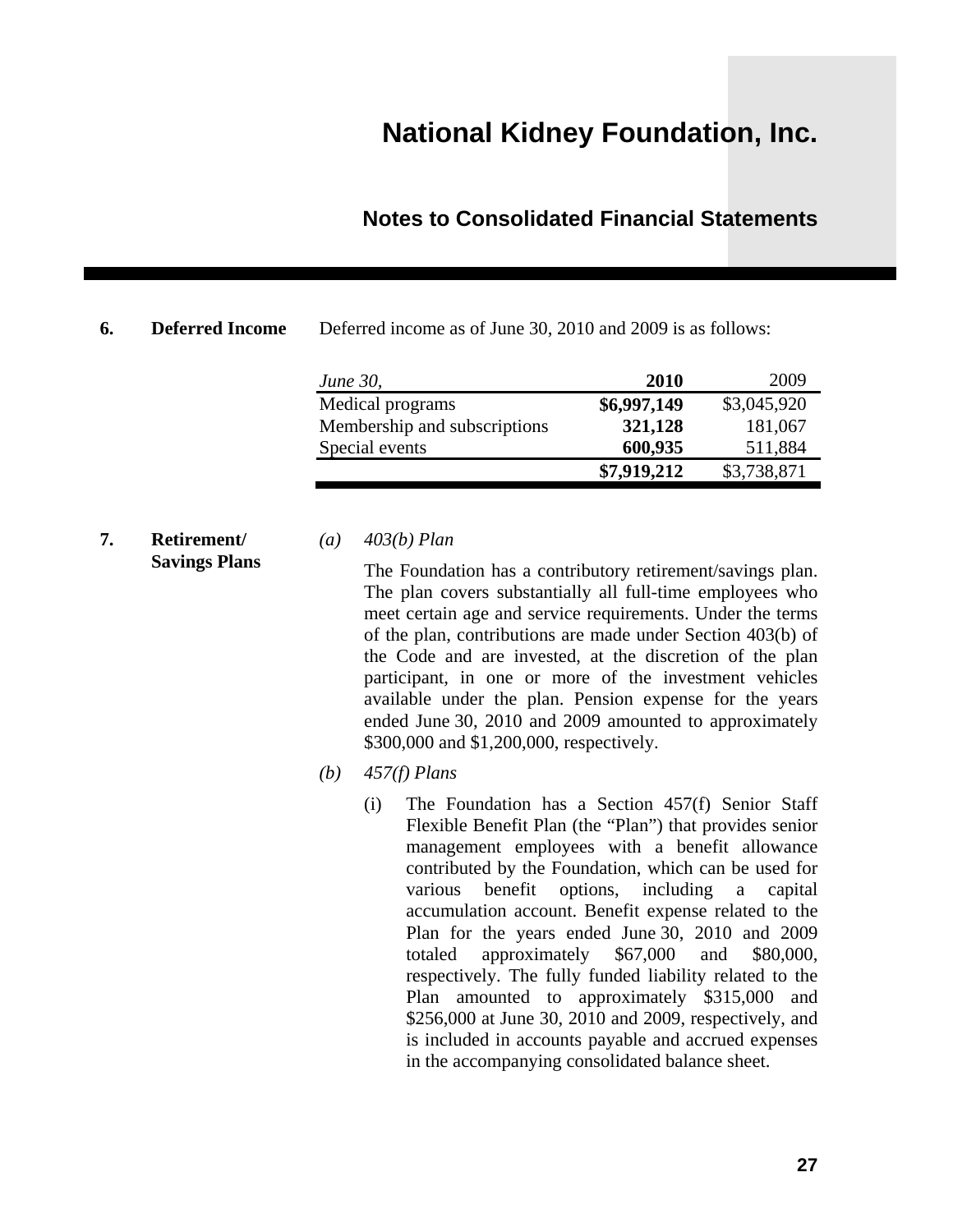### **Notes to Consolidated Financial Statements**

- (ii) The Foundation has a Section 457(f) Supplemental Executive Retirement Plan ("SERP") for one key employee. Benefit expense related to the SERP for the years ended June 30, 2010 and 2009 totaled approximately \$86,000 and \$147,000, respectively. The fully funded liability related to the plan amounted to approximately \$581,000 and \$486,000 at June 30, 2010 and 2009, respectively, and is included in accounts payable and accrued expenses in the accompanying consolidated balance sheet.
- **8. Commitments** The Foundation occupies premises under non-cancelable operating leases in effect through 2021. Under the terms of these operating leases, rental payments increase annually. However, for financial statement purposes, rent expense is recorded on the straight-line basis over the term of the lease. The difference between rental payments made under the lease and rent expense calculated on the straight-line basis is recorded as deferred rent. At June 30, 2010 and 2009, deferred rent of approximately \$627,000 and \$518,000, respectively, is reflected in accounts payable and accrued expenses in the accompanying consolidated balance sheet.

Rent expense approximated \$2,600,000 and \$2,100,000 for the years ended June 30, 2010 and 2009, respectively.

Approximate future minimum lease payments are as follows:

| 2011       | \$1,985,000  |
|------------|--------------|
| 2012       | 1,839,000    |
| 2013       | 1,567,000    |
| 2014       | 1,367,000    |
| 2015       | 1,302,000    |
| Thereafter | 5,669,000    |
|            | \$13,729,000 |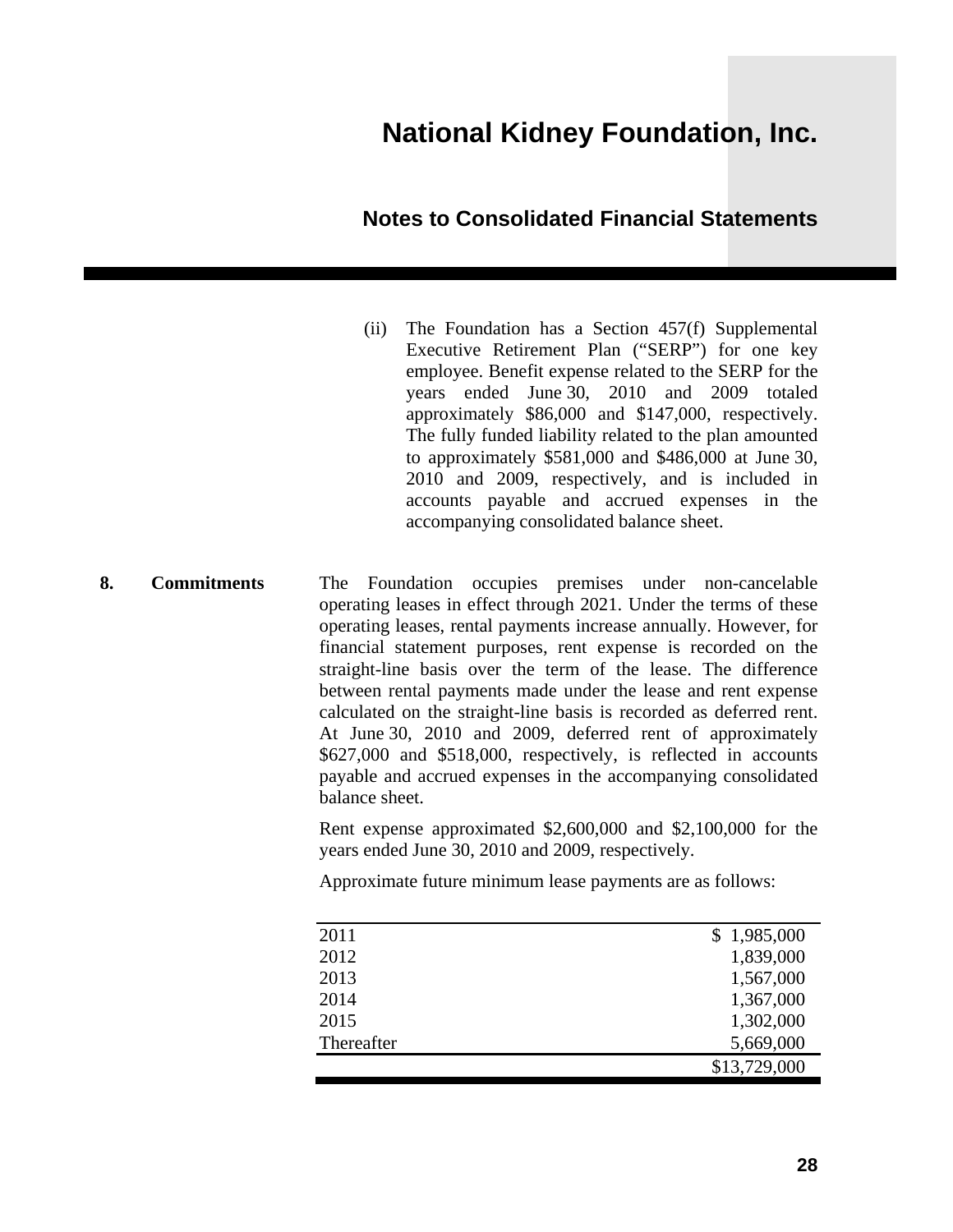### **Notes to Consolidated Financial Statements**

The Foundation has a line of credit not to exceed \$5,000,000 at June 30, 2010. At June 30, 2010, there was no balance outstanding under this credit line.

**9. Awards and Grants**  As of June 30, 2010 and 2009, the Foundation has entered into conditional multi-year research grant commitments. The Foundation recognizes as expense the portion of the research grant award that is unconditional in the year it becomes unconditional. The Foundation has expensed research grants of approximately \$3,300,000 and \$3,700,000 for the years ended June 30, 2010 and 2009, respectively.

> The outstanding commitments for research projects, which are conditional at June 30, 2010, are scheduled for funding approximately as follows: fiscal 2011 – \$42,000. These projects will be funded by unrestricted and certain temporarily restricted net assets and support and revenue to be generated by the Foundation.

**10. Temporarily Restricted Net Assets**  Temporarily restricted net assets are restricted for the following purposes at June 30, 2010 and 2009:

| <i>June 30,</i>            | <b>2010</b>  | 2009         |
|----------------------------|--------------|--------------|
| Research endowment funds   | \$8,036,780  | \$7,824,862  |
| Other research             | 1,388,075    | 837,439      |
| Transplant games and other |              |              |
| programs                   | 2,450,703    | 1,740,730    |
|                            | \$11,875,558 | \$10,403,031 |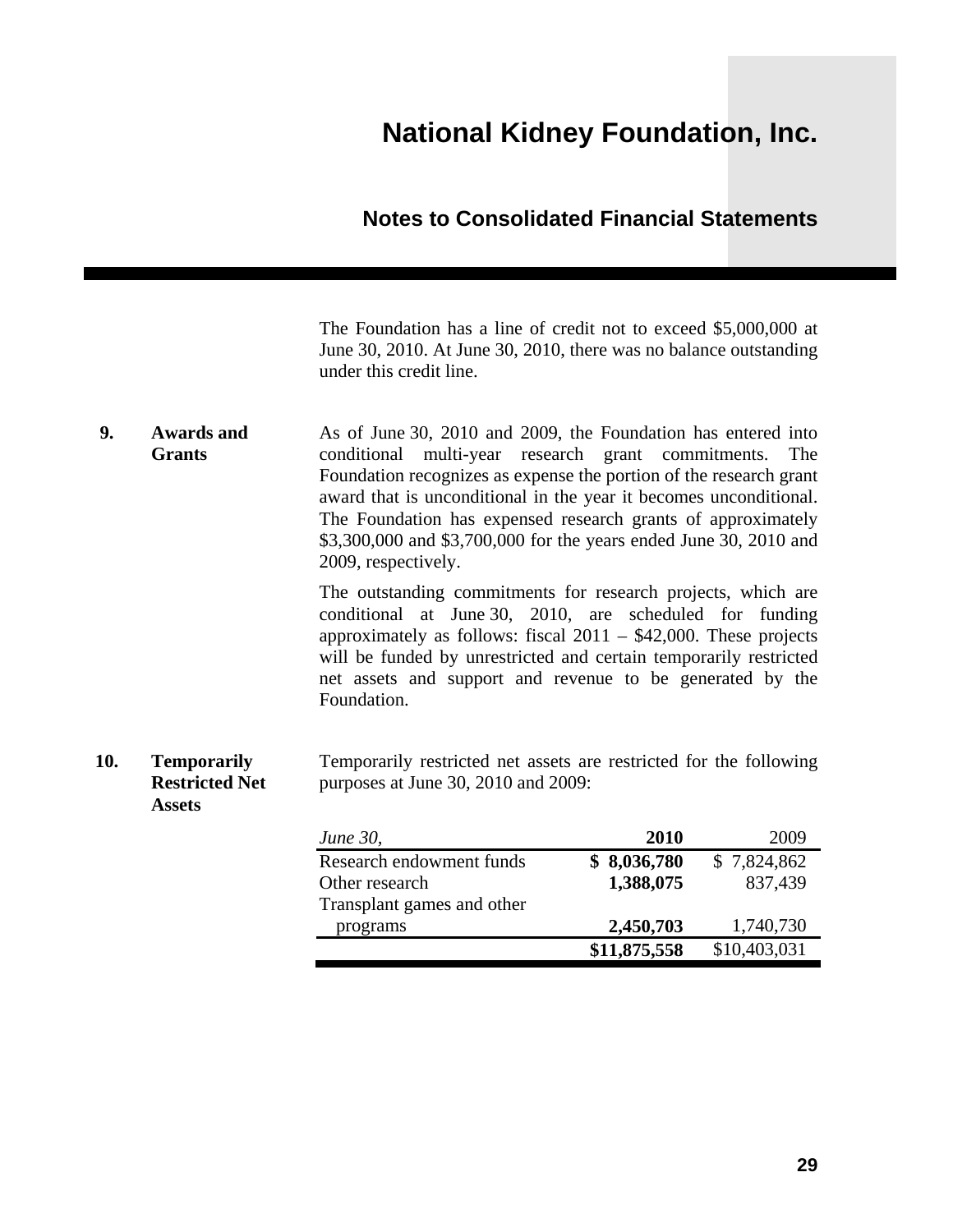### **Notes to Consolidated Financial Statements**

Temporarily restricted net assets were released from restrictions in fiscal 2010 and 2009 as follows:

|                                   | 2010        | 2009        |
|-----------------------------------|-------------|-------------|
| Research endowment funds          | 955,810     | \$477,882   |
| Other research                    | 805,660     | 1,060,393   |
| <b>Transplantation guidelines</b> |             | 100,000     |
| Transplant games and other        |             |             |
| programs                          | 2,974,429   | 2,345,113   |
|                                   | \$4,735,899 | \$3,983,388 |

#### **11. Permanently Restricted Net Assets**

Permanently restricted net assets consist of investments that are to be held in perpetuity. Income on permanently restricted net assets held at June 30, 2010 and 2009 is to be used as follows:

| <i>June 30,</i>        | 2010        | 2009        |
|------------------------|-------------|-------------|
| Enuresis research      | 174,237     | 174,237     |
| Other research         | 425,638     | 425,638     |
| Patient services       | 117,432     | 117,432     |
| Community services     | 90,680      | 90,680      |
| Professional education | 11,929      | 11,929      |
| Public education       | 97,872      | 97,872      |
| Undesignated programs  | 433,169     | 87,603      |
|                        | \$1,350,957 | \$1,005,391 |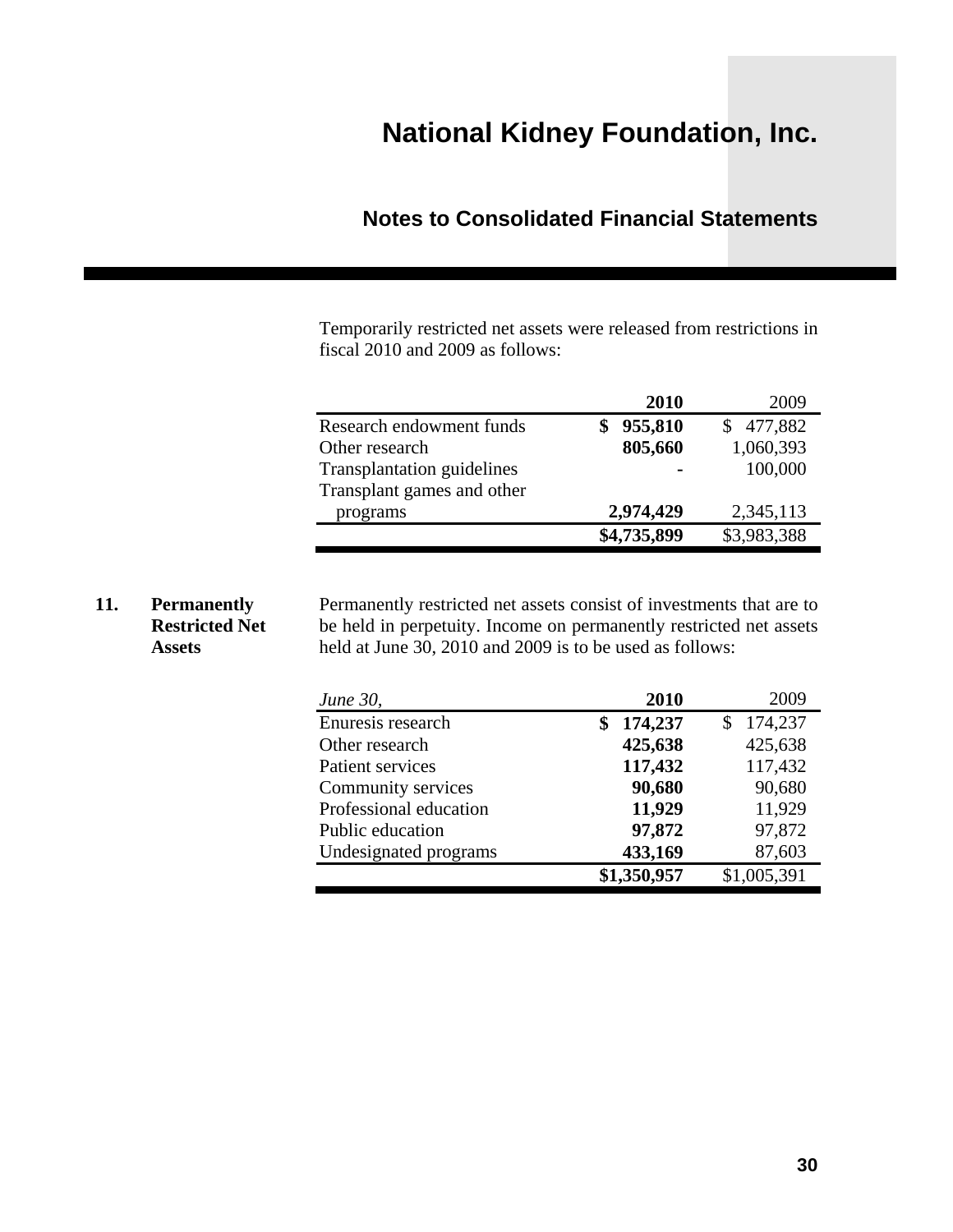#### **Notes to Consolidated Financial Statements**

The Foundation's permanently restricted endowment consists of permanently restricted net assets held primarily for research and patient support. The endowment is made up of donor-restricted funds. The Board of Directors of the Foundation has interpreted New York State law as requiring the preservation of the fair value of the original gift as of the gift date of the donor-restricted endowment fund absent explicit donor stipulations to the contrary. As a result of this interpretation, the Foundation classifies as permanently restricted net assets (a) the original value of the gifts donated to the permanent endowment, (b) the original value of subsequent gifts donated to the permanent endowment and (c) accumulations to the permanent endowment made in accordance with the direction of the applicable donor gift instrument at the time the accumulation is added to the fund. The remaining portion of the donor-restricted endowment fund that is not classified in permanently restricted net assets is classified as temporarily restricted net assets until those amounts are expended and released from restrictions.

The Foundation has adopted investment and spending policies for endowment assets that attempt to provide a predictable stream of funding to the endowment fund programs while seeking to maintain the purchasing power of the funds. The Foundation's long-term strategy is to target a diversified asset allocation that includes both equity and fixed income strategies. During 2009, the Foundation elected to invest approximately \$831,000 of its permanently restricted assets in cash and cash equivalents due to current market conditions in an attempt to preserve the principal on such assets. Endowment assets are appropriated for expenditure based on the budget and program needs. Long-term expected returns on endowment assets and the duration and preservation of the endowment funds are considered in determining budgets and appropriations for expenditure.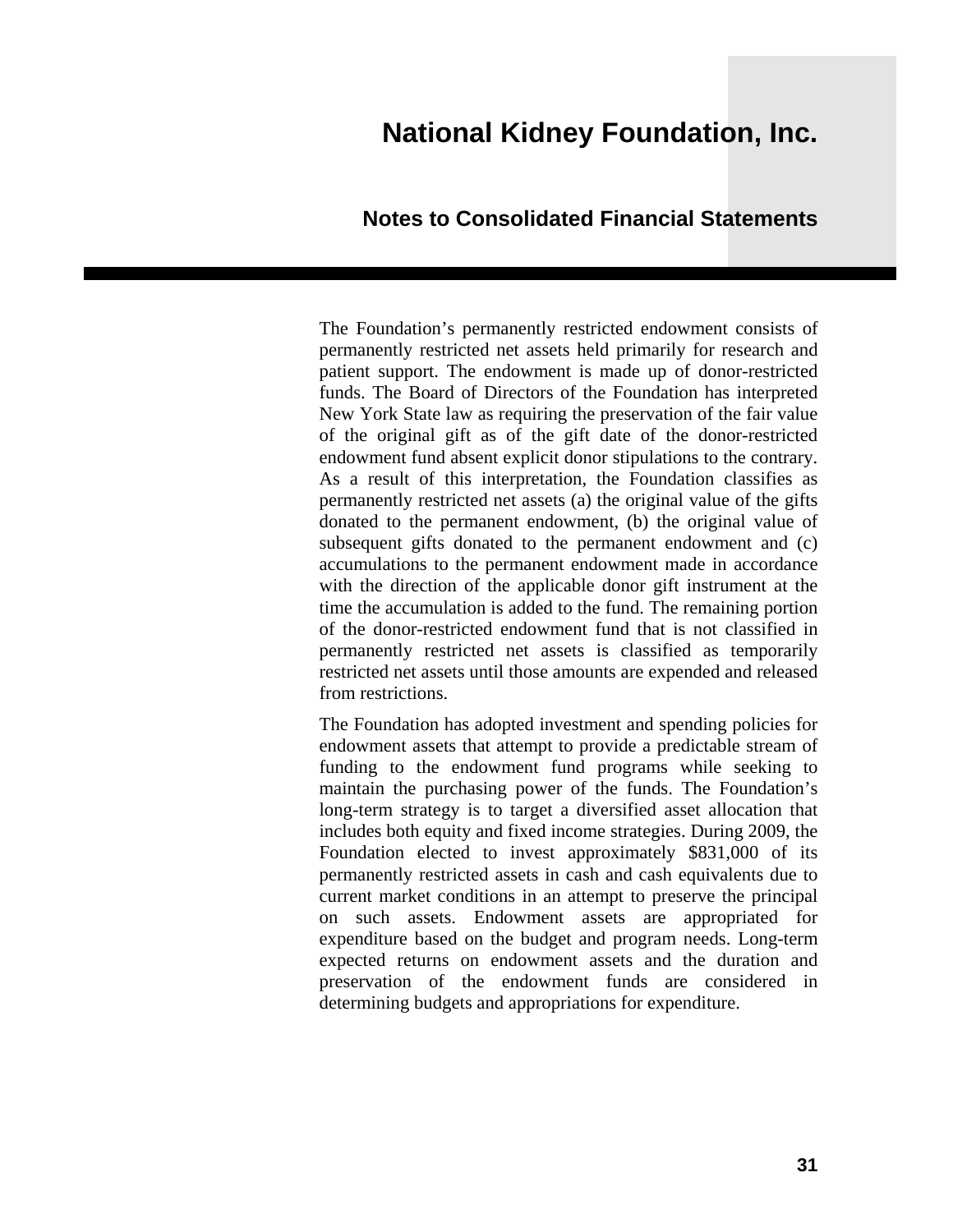### **Notes to Consolidated Financial Statements**

Changes in endowment net assets for the year ended June 30, 2010 consisted of the following:

|                       | Unrestricted                   | Temporarily<br>restricted | Permanently<br>restricted | Total       |
|-----------------------|--------------------------------|---------------------------|---------------------------|-------------|
| Endowment net assets, |                                |                           |                           |             |
| beginning of year     | \$<br>$\overline{\phantom{a}}$ | \$                        | \$1,005,391               | \$1,005,391 |
| Investment return:    |                                |                           |                           |             |
| Investment income,    |                                |                           |                           |             |
| <sub>net</sub>        |                                |                           | 8,312                     | 8,312       |
| Contributions         |                                |                           | 345,566                   | 345,566     |
| Expended and released |                                |                           |                           |             |
| from restrictions     | 876                            | 7,436                     | (8,312)                   |             |
| Endowment net assets, |                                |                           |                           |             |
| end of year           | \$876                          | \$7,436                   | \$1,350,957               | \$1,359,269 |

**12. Split-Interest Agreements**  The Foundation receives contributions under charitable gift annuities. The Foundation has segregated these assets as separate and distinct funds, independent from other funds and not to be applied to payment of the debts and obligations of the Foundation or any other purpose other than annuity benefits specified in the agreements. In addition, this portfolio of assets meets all requirements concerning permissible investments and mandated reserves as required by law. The Foundation agrees to pay a stated return annually to the beneficiaries as long as they live, after which time the remaining assets are available for unrestricted use by the Foundation.

> At June 30, 2010 and 2009, the total assets held under splitinterest agreements were approximately \$1,140,000 and \$1,159,000, respectively, at fair value. The actuarial present value, which approximates fair value, of the Foundation's payable to beneficiaries was approximately \$455,000 and \$442,000 at June 30, 2010 and 2009, respectively, and was calculated using interest rates ranging from 3.6% to 7.4%.

> Certain Affiliates have a beneficial interest in the expected cash value of the gift annuities, which was approximately \$-0- and \$59,000 at June 30, 2010 and 2009, respectively, and is included in accounts payable and accrued expenses in the accompanying consolidated balance sheet.